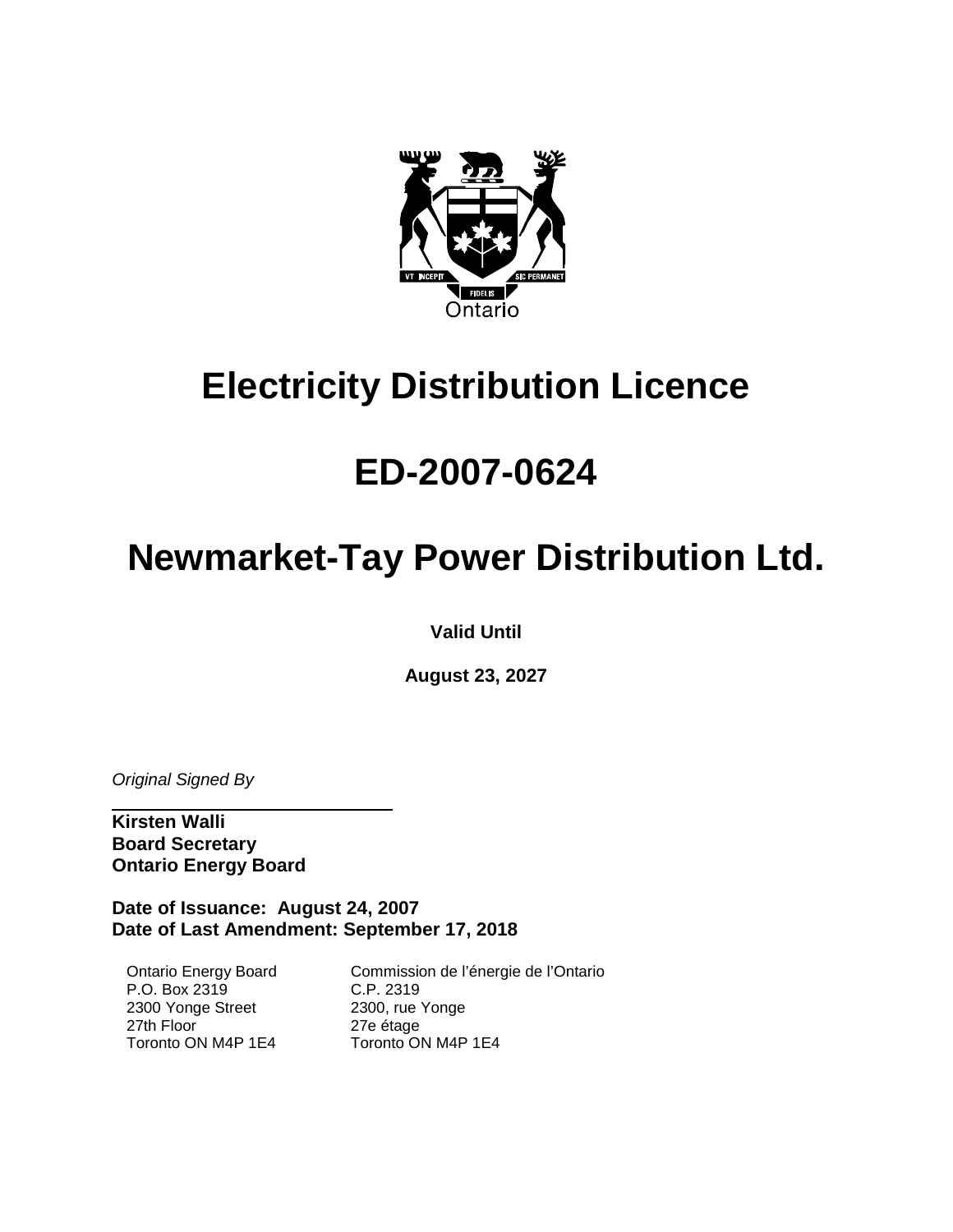# **LIST OF AMENDMENTS**

| <b>Board File No.</b> | <b>Date of Amendment</b> |
|-----------------------|--------------------------|
| EB-2007-0782          | April 4, 2008            |
| EB-2010-0216          | November 12, 2010        |
| EB-2011-0019          | May 26, 2011             |
| EB-2014-0324          | December 18, 2014        |
| EB-2016-0015          | January 28, 2016         |
| EB-2017-0105          | March 31, 2017           |
| EB-2017-0203          | June 15, 2017            |
| EB-2017-0318          | February 8, 2018         |
| EB-2017-0269          | September 14, 2018       |
|                       |                          |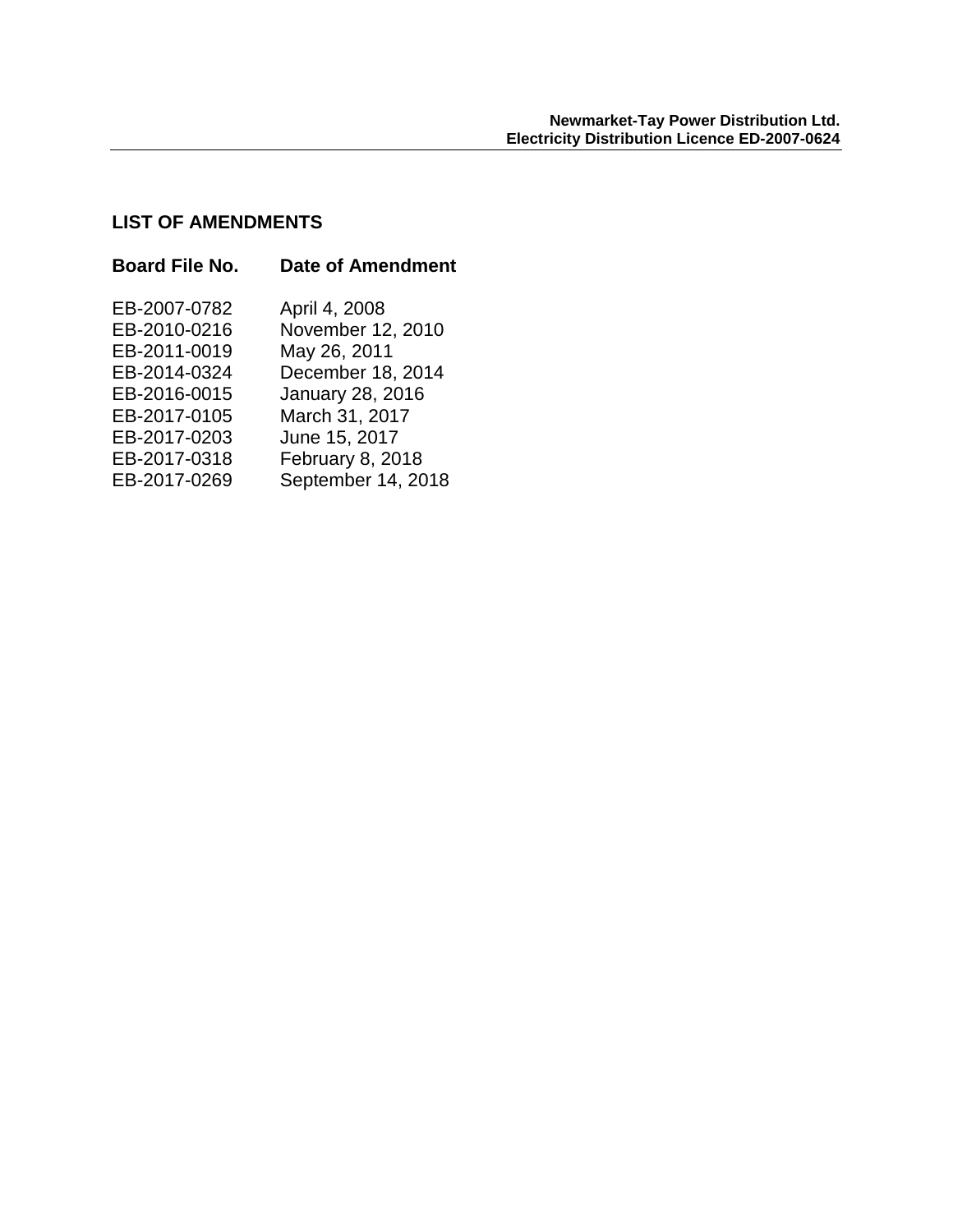|    | <b>Table of Contents</b>                                              | Page No. |
|----|-----------------------------------------------------------------------|----------|
| 1  |                                                                       |          |
| 2  |                                                                       |          |
| 3  |                                                                       |          |
| 4  | Obligation to Comply with Legislation, Regulations and Market Rules 3 |          |
| 5  |                                                                       |          |
| 6  |                                                                       |          |
| 7  |                                                                       |          |
| 8  |                                                                       |          |
| 9  |                                                                       |          |
| 10 |                                                                       |          |
| 11 |                                                                       |          |
| 12 |                                                                       |          |
| 13 |                                                                       |          |
| 14 |                                                                       |          |
| 15 |                                                                       | 5        |
| 16 |                                                                       |          |
| 17 |                                                                       |          |
| 18 |                                                                       |          |
| 19 |                                                                       |          |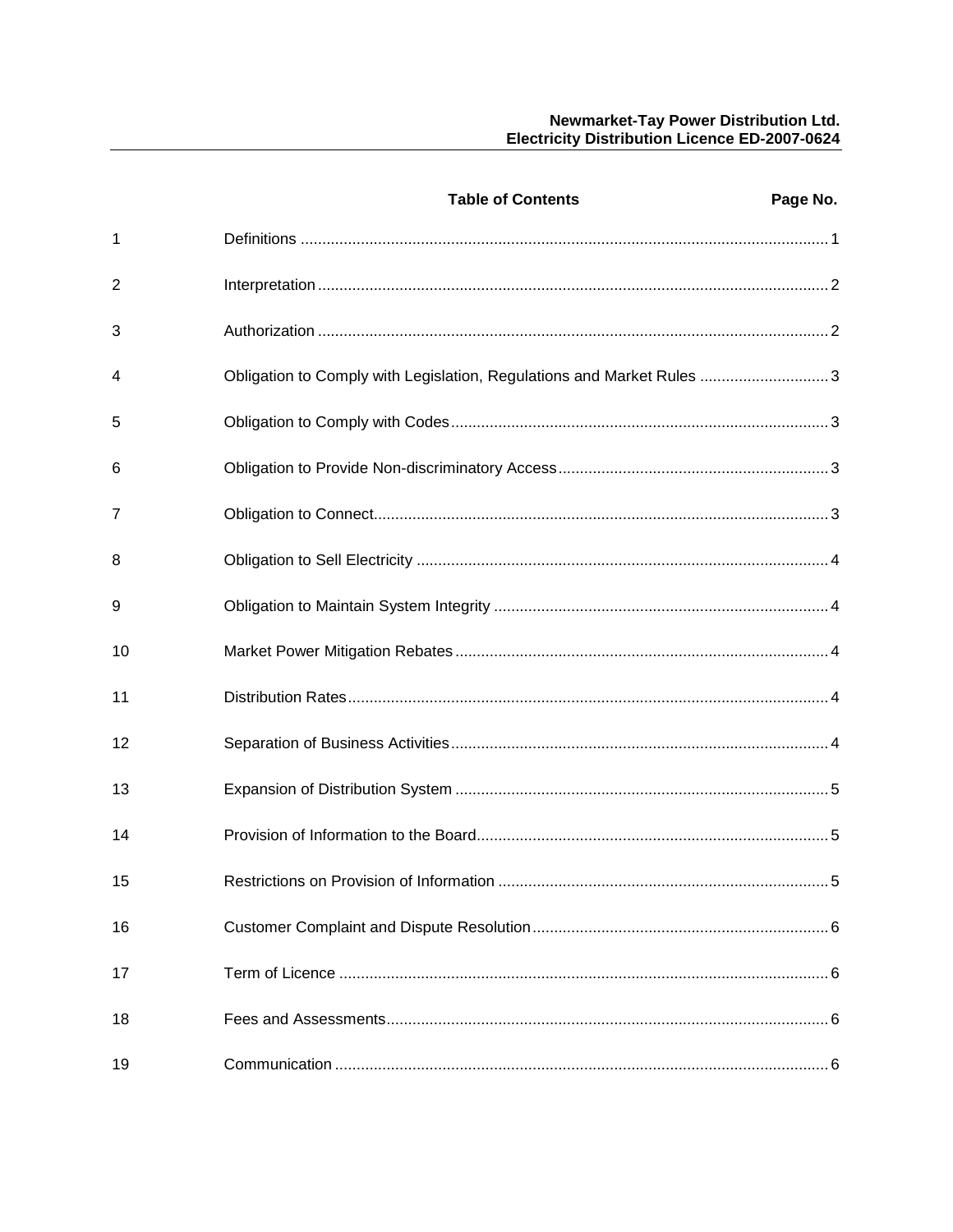# **Newmarket-Tay Power Distribution Ltd. Electricity Distribution Licence ED-2007-0624**

| 20 |  |
|----|--|
| 21 |  |
| 22 |  |
| 23 |  |
|    |  |
|    |  |
|    |  |
|    |  |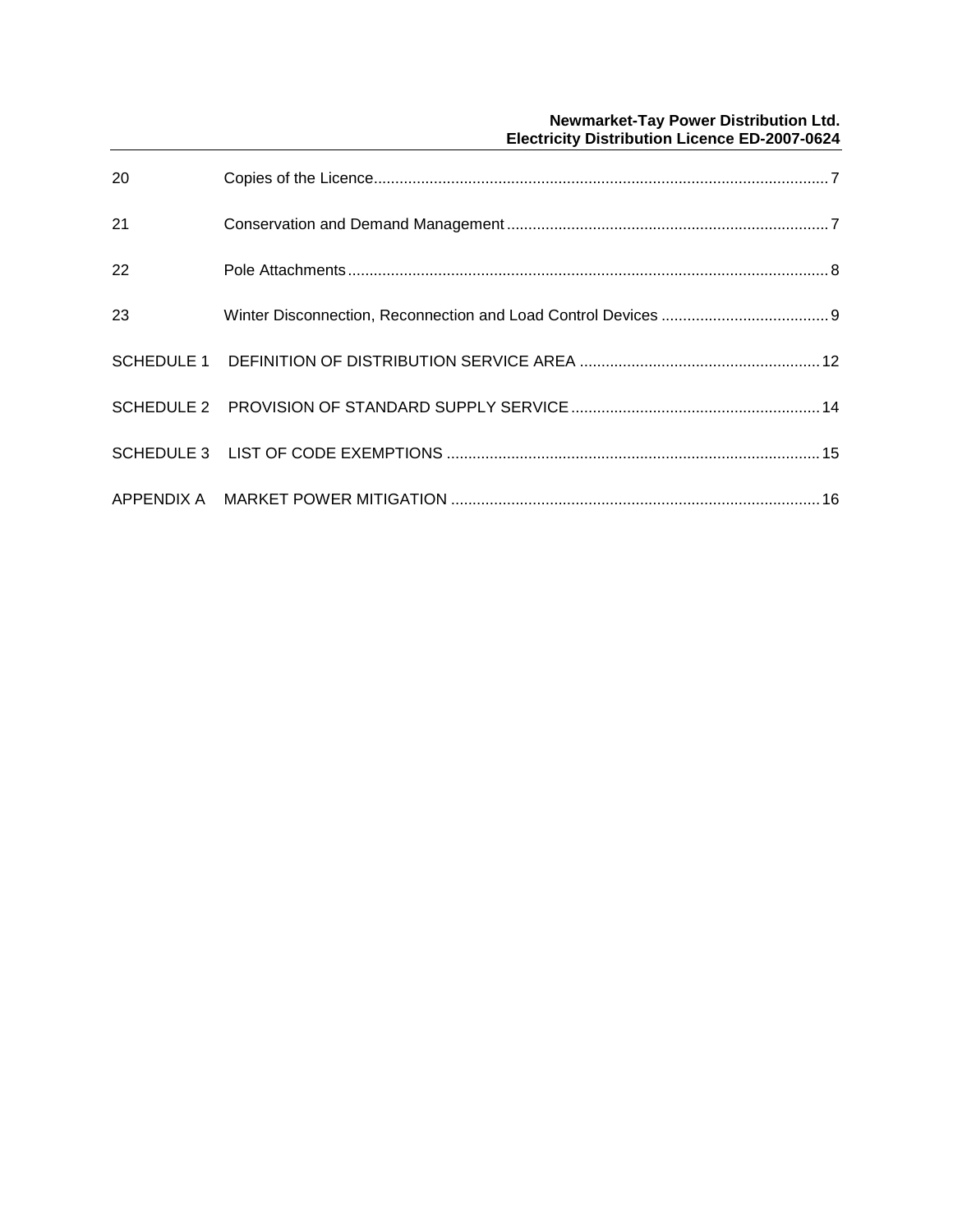#### <span id="page-4-0"></span>1 **Definitions**

In this Licence:

"**Accounting Procedures Handbook**" means the handbook, approved by the Board which specifies the accounting records, accounting principles and accounting separation standards to be followed by the Licensee;

"**Act**" means the *Ontario Energy Board Act, 1998*, S.O. 1998, c. 15, Schedule B;

"**Affiliate Relationships Code for Electricity Distributors and Transmitters**" means the code, approved by the Board which, among other things, establishes the standards and conditions for the interaction between electricity distributors or transmitters and their respective affiliated companies;

"**Conservation and Demand Management**" and "**CDM**" means distribution activities and programs to reduce electricity consumption and peak provincial electricity demand;

"**Conservation and Demand Management Code for Electricity Distributors**" means the code approved by the Board which, among other things, establishes the rules and obligations surrounding Board approved programs to help distributors meet their CDM Targets;

"**distribution services**" means services related to the distribution of electricity and the services the Board has required distributors to carry out, including the sales of electricity to consumers under section 29 of the Act, for which a charge or rate has been established in the Rate Order;

"**Distribution System Code**" means the code approved by the Board which, among other things, establishes the obligations of the distributor with respect to the services and terms of service to be offered to customers and retailers and provides minimum, technical operating standards of distribution systems;

"**Electricity Act**" means the *Electricity Act, 1998*, S.O. 1998, c. 15, Schedule A;

"**IESO**" means the Independent Electricity System Operator;

"**Licensee**" means Newmarket-Tay Power Distribution Ltd.

"**Market Rules**" means the rules made under section 32 of the Electricity Act;

"**Net Annual Peak Demand Energy Savings Target**" means the reduction in a distributor's peak electricity demand persisting at the end of the four-year period (i.e. December 31, 2014) that coincides with the provincial peak electricity demand that is associated with the implementation of CDM Programs;

"**Net Cumulative Energy Savings Target**" means the total amount of reduction in electricity consumption associated with the implementation of CDM Programs between 2011-2014;

"**OPA**" means the Ontario Power Authority;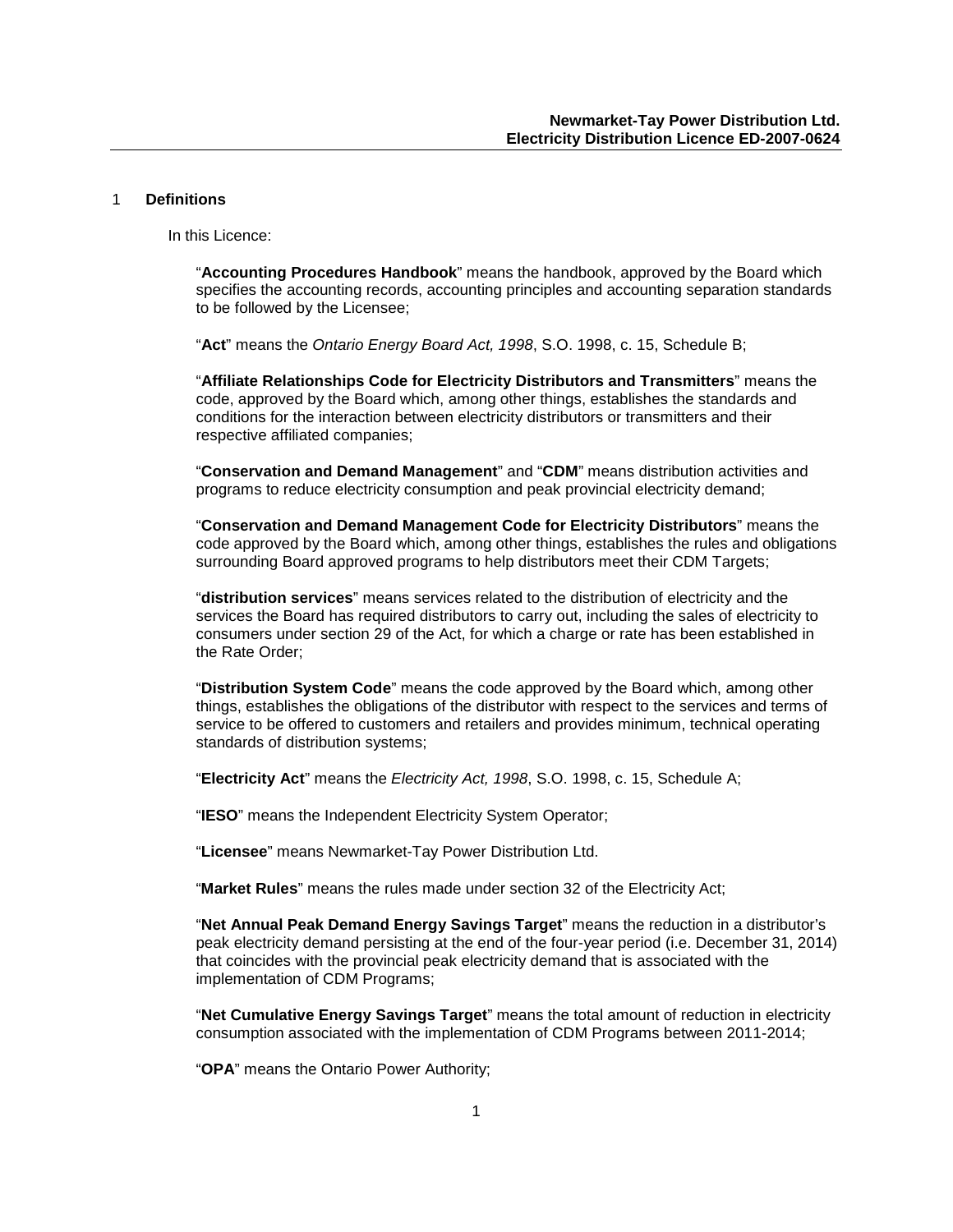"**Performance Standards**" means the performance targets for the distribution and connection activities of the Licensee as established by the Board in accordance with section 83 of the Act;

"**Provincial Brand**" means any mark or logo that the Province has used or is using, created or to be created by or on behalf of the Province, and which will be identified to the Board by the Ministry as a provincial mark or logo for its conservation programs;

"**Rate Order**" means an Order or Orders of the Board establishing rates the Licensee is permitted to charge;

"**regulation** "means a regulation made under the Act or the Electricity Act;

"**Retail Settlement Code**" means the code approved by the Board which, among other things, establishes a distributor's obligations and responsibilities associated with financial settlement among retailers and consumers and provides for tracking and facilitating consumer transfers among competitive retailers;

"**service area**" with respect to a distributor, means the area in which the distributor is authorized by its licence to distribute electricity;

"**Standard Supply Service Code**" means the code approved by the Board which, among other things, establishes the minimum conditions that a distributor must meet in carrying out its obligations to sell electricity under section 29 of the Electricity Act;

"**wholesaler**" means a person that purchases electricity or ancillary services in the IESO administered markets or directly from a generator or, a person who sells electricity or ancillary services through the IESO-administered markets or directly to another person other than a consumer.

#### <span id="page-5-0"></span>**2 Interpretation**

2.1 In this Licence, words and phrases shall have the meaning ascribed to them in the Act or the Electricity Act. Words or phrases importing the singular shall include the plural and vice versa. Headings are for convenience only and shall not affect the interpretation of the Licence. Any reference to a document or a provision of a document includes an amendment or supplement to, or a replacement of, that document or that provision of that document. In the computation of time under this Licence, where there is a reference to a number of days between two events, they shall be counted by excluding the day on which the first event happens and including the day on which the second event happens and where the time for doing an act expires on a holiday, the act may be done on the next day that is not a holiday.

#### <span id="page-5-1"></span>**3 Authorization**

- 3.1 The Licensee is authorized, under Part V of the Act and subject to the terms and conditions set out in this Licence:
	- a) to own and operate a distribution system in the service area described in Schedule 1 of this Licence;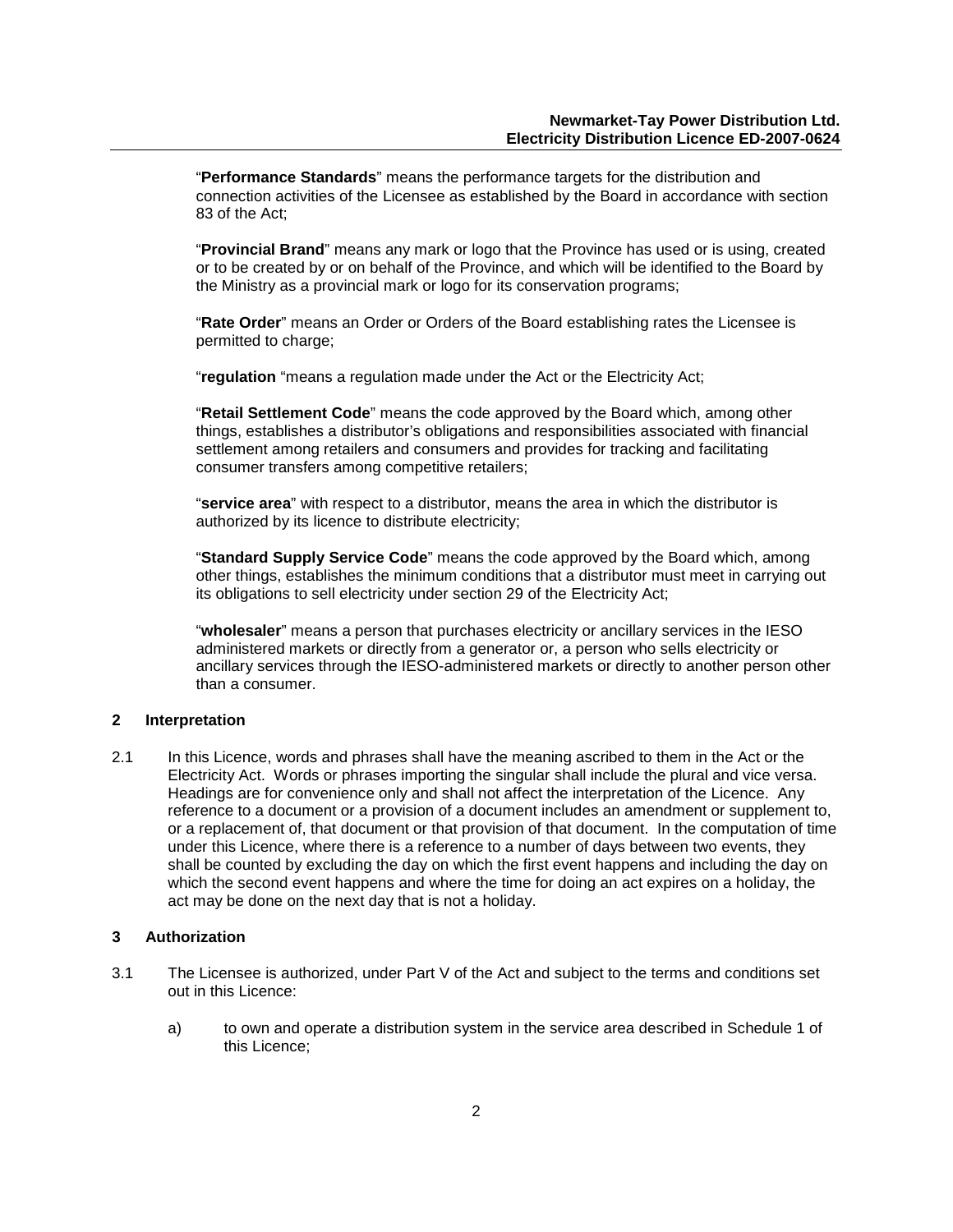- b) to retail electricity for the purposes of fulfilling its obligation under section 29 of the Electricity Act in the manner specified in Schedule 2 of this Licence; and
- c) to act as a wholesaler for the purposes of fulfilling its obligations under the Retail Settlement Code or under section 29 of the Electricity Act.

# <span id="page-6-0"></span>**4 Obligation to Comply with Legislation, Regulations and Market Rules**

- 4.1 The Licensee shall comply with all applicable provisions of the Act and the Electricity Act and regulations under these Acts, except where the Licensee has been exempted from such compliance by regulation.
- 4.2 The Licensee shall comply with all applicable Market Rules.

#### <span id="page-6-1"></span>**5 Obligation to Comply with Codes**

- 5.1 The Licensee shall at all times comply with the following Codes (collectively the "Codes") approved by the Board, except where the Licensee has been specifically exempted from such compliance by the Board. Any exemptions granted to the licensee are set out in Schedule 3 of this Licence. The following Codes apply to this Licence:
	- a) the Affiliate Relationships Code for Electricity Distributors and Transmitters;
	- b) the Distribution System Code;
	- c) the Retail Settlement Code; and
	- d) the Standard Supply Service Code.
- 5.2 The Licensee shall:
	- a) make a copy of the Codes available for inspection by members of the public at its head office and regional offices during normal business hours; and
	- b) provide a copy of the Codes to any person who requests it. The Licensee may impose a fair and reasonable charge for the cost of providing copies.

#### <span id="page-6-2"></span>**6 Obligation to Provide Non-discriminatory Access**

6.1 The Licensee shall, upon the request of a consumer, generator or retailer, provide such consumer, generator or retailer with access to the Licensee's distribution system and shall convey electricity on behalf of such consumer, generator or retailer in accordance with the terms of this Licence.

#### <span id="page-6-3"></span>**7 Obligation to Connect**

- 7.1 The Licensee shall connect a building to its distribution system if:
	- a) the building lies along any of the lines of the distributor's distribution system; and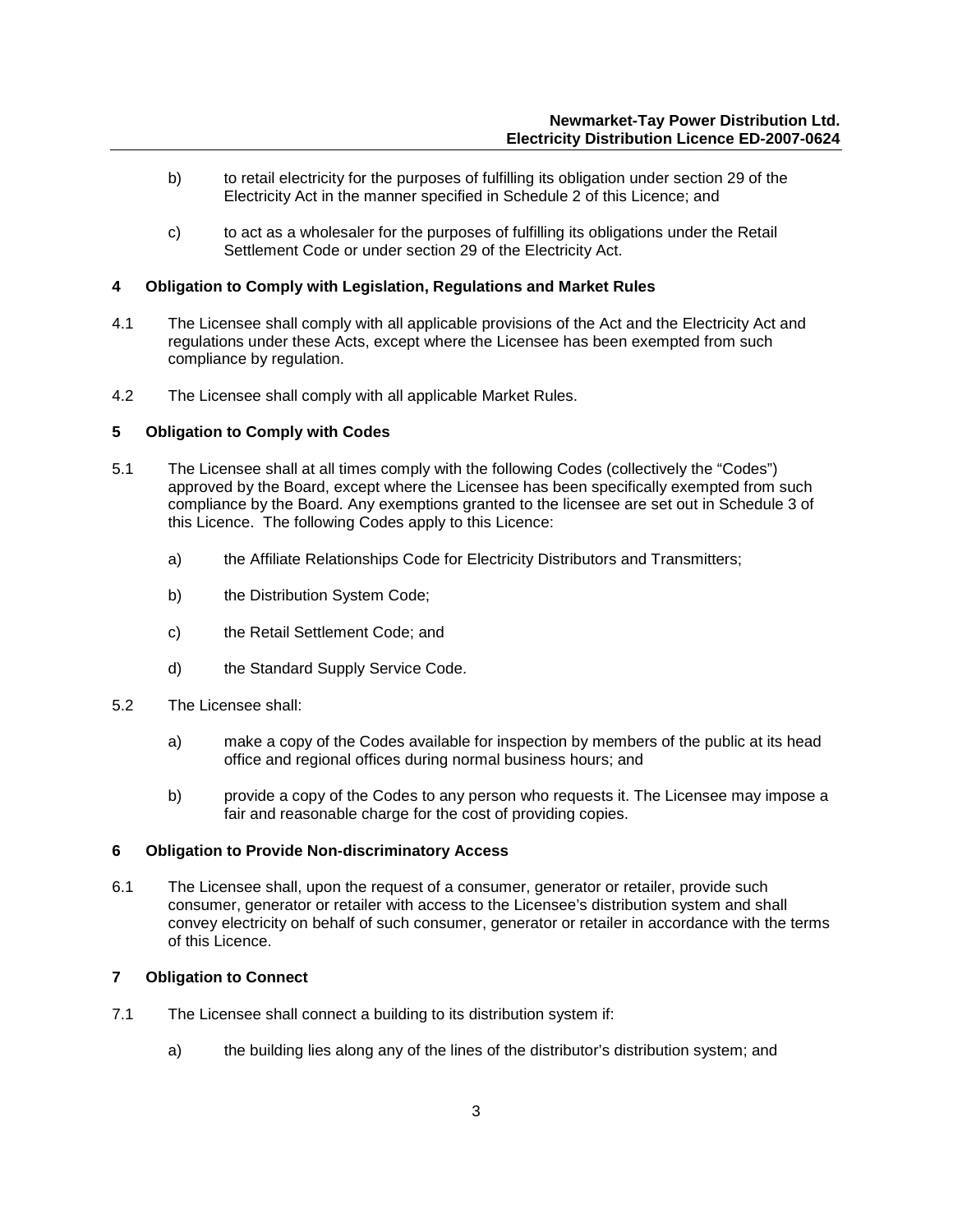- b) the owner, occupant or other person in charge of the building requests the connection in writing.
- 7.2 The Licensee shall make an offer to connect a building to its distribution system if:
	- a) the building is within the Licensee's service area as described in Schedule 1; and
	- b) the owner, occupant or other person in charge of the building requests the connection in writing.
- 7.3 The terms of such connection or offer to connect shall be fair and reasonable and made in accordance with the Distribution System Code, and the Licensee's Rate Order as approved by the Board.
- 7.4 The Licensee shall not refuse to connect or refuse to make an offer to connect unless it is permitted to do so by the Act or a regulation or any Codes to which the Licensee is obligated to comply with as a condition of this Licence.

# <span id="page-7-0"></span>**8 Obligation to Sell Electricity**

8.1 The Licensee shall fulfill its obligation under section 29 of the Electricity Act to sell electricity in accordance with the requirements established in the Standard Supply Service Code, the Retail Settlement Code and the Licensee's Rate Order as approved by the Board.

# <span id="page-7-1"></span>**9 Obligation to Maintain System Integrity**

9.1 The Licensee shall maintain its distribution system in accordance with the standards established in the Distribution System Code and Market Rules, and have regard to any other recognized industry operating or planning standards adopted by the Board.

# <span id="page-7-2"></span>**10 Market Power Mitigation Rebates**

10.1 The Licensee shall comply with the pass through of Ontario Power Generation rebate conditions set out in Appendix A of this Licence.

# <span id="page-7-3"></span>**11 Distribution Rates**

11.1 The Licensee shall not charge for connection to the distribution system, the distribution of electricity or the retailing of electricity to meet its obligation under section 29 of the Electricity Act except in accordance with a Rate Order of the Board.

# <span id="page-7-4"></span>**12 Separation of Business Activities**

12.1 The Licensee shall keep financial records associated with distributing electricity separate from its financial records associated with transmitting electricity or other activities in accordance with the Accounting Procedures Handbook and as otherwise required by the Board.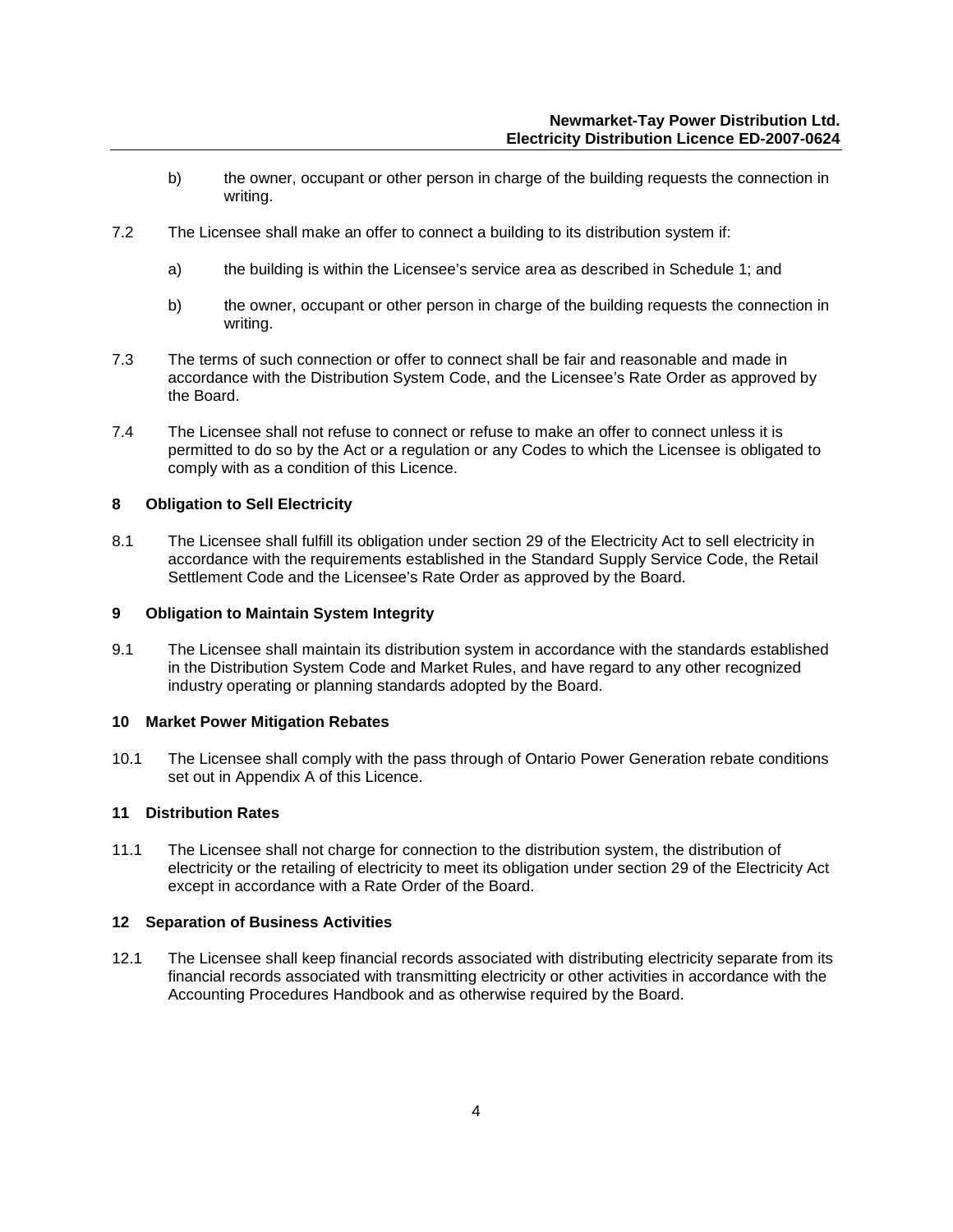#### <span id="page-8-0"></span>**13 Expansion of Distribution System**

- 13.1 The Licensee shall not construct, expand or reinforce an electricity distribution system or make an interconnection except in accordance with the Act and Regulations, the Distribution System Code and applicable provisions of the Market Rules.
- 13.2 In order to ensure and maintain system integrity or reliable and adequate capacity and supply of electricity, the Board may order the Licensee to expand or reinforce its distribution system in accordance with Market Rules and the Distribution System Code, or in such a manner as the Board may determine.

#### <span id="page-8-1"></span>**14 Provision of Information to the Board**

- 14.1 The Licensee shall maintain records of and provide, in the manner and form determined by the Board, such information as the Board may require from time to time.
- 14.2 Without limiting the generality of paragraph 14.1, the Licensee shall notify the Board of any material change in circumstances that adversely affects or is likely to adversely affect the business, operations or assets of the Licensee as soon as practicable, but in any event no more than twenty (20) days past the date upon which such change occurs.

#### <span id="page-8-2"></span>**15 Restrictions on Provision of Information**

- 15.1 The Licensee shall not use information regarding a consumer, retailer, wholesaler or generator obtained for one purpose for any other purpose without the written consent of the consumer, retailer, wholesaler or generator.
- 15.2 The Licensee shall not disclose information regarding a consumer, retailer, wholesaler or generator to any other party without the written consent of the consumer, retailer, wholesaler or generator, except where such information is required to be disclosed:
	- a) to comply with any legislative or regulatory requirements, including the conditions of this Licence;
	- b) for billing, settlement or market operations purposes;
	- c) for law enforcement purposes; or
	- d) to a debt collection agency for the processing of past due accounts of the consumer, retailer, wholesaler or generator.
- 15.3 The Licensee may disclose information regarding consumers, retailers, wholesalers or generators where the information has been sufficiently aggregated such that their particular information cannot reasonably be identified.
- 15.4 The Licensee shall inform consumers, retailers, wholesalers and generators of the conditions under which their information may be released to a third party without their consent.
- 15.5 If the Licensee discloses information under this section, the Licensee shall ensure that the information provided will not be used for any other purpose except the purpose for which it was disclosed.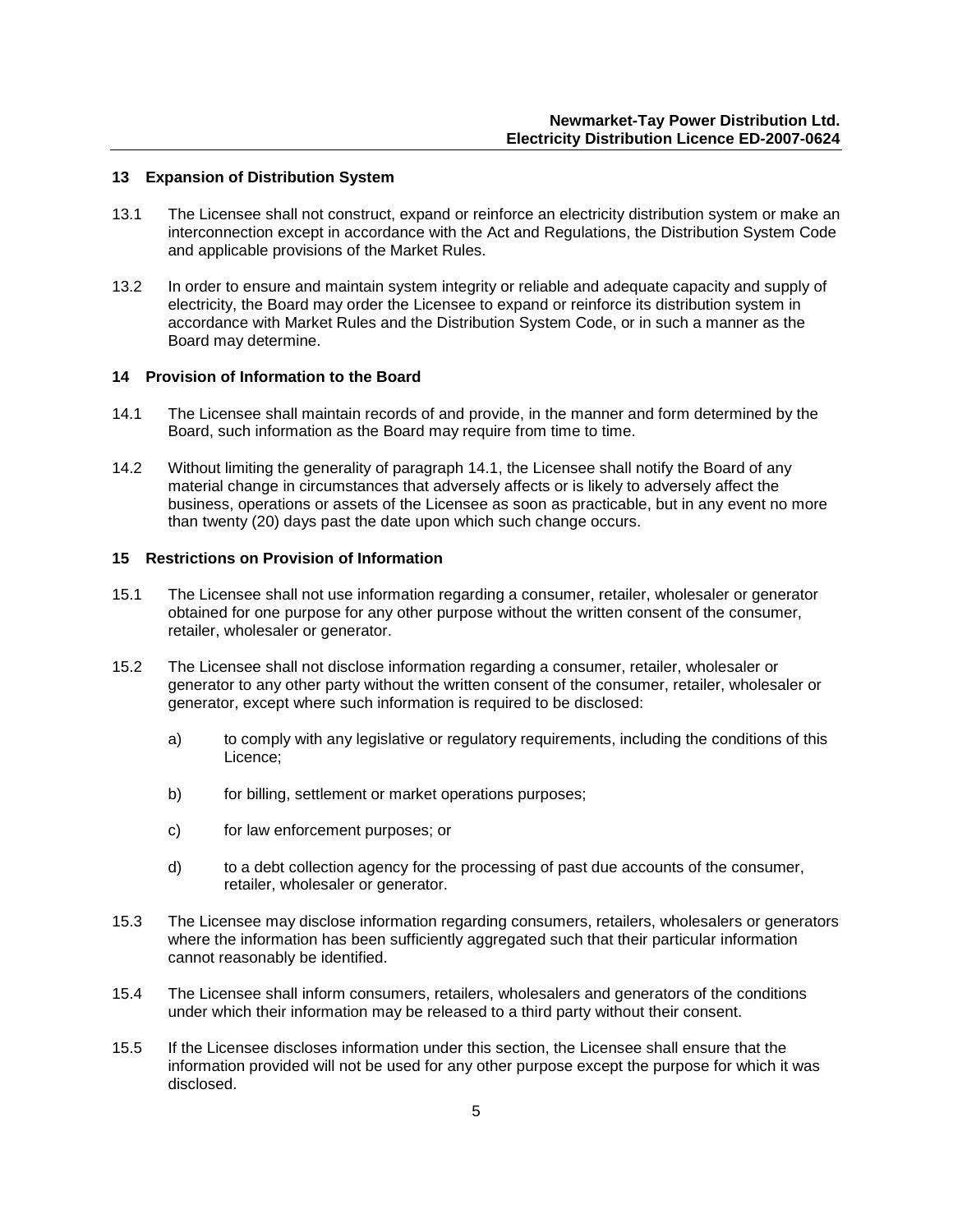# <span id="page-9-0"></span>**16 Customer Complaint and Dispute Resolution**

- 16.1 The Licensee shall:
	- a) have a process for resolving disputes with customers that deals with disputes in a fair, reasonable and timely manner;
	- b) publish information which will make its customers aware of and help them to use its dispute resolution process;
	- c) make a copy of the dispute resolution process available for inspection by members of the public at each of the Licensee's premises during normal business hours;
	- d) give or send free of charge a copy of the process to any person who reasonably requests it; and
	- e) subscribe to and refer unresolved complaints to an independent third party complaints resolution service provider selected by the Board. This condition will become effective on a date to be determined by the Board. The Board will provide reasonable notice to the Licensee of the date this condition becomes effective.

#### <span id="page-9-1"></span>**17 Term of Licence**

17.1 This Licence shall take effect on August 24, 2007 and expire on August 23, 2027. The term of this Licence may be extended by the Board.

# <span id="page-9-2"></span>**18 Fees and Assessments**

18.1 The Licensee shall pay all fees charged and amounts assessed by the Board.

# <span id="page-9-3"></span>**19 Communication**

- 19.1 The Licensee shall designate a person that will act as a primary contact with the Board on matters related to this Licence. The Licensee shall notify the Board promptly should the contact details change.
- 19.2 All official communication relating to this Licence shall be in writing.
- 19.3 All written communication is to be regarded as having been given by the sender and received by the addressee:
	- a) when delivered in person to the addressee by hand, by registered mail or by courier;
	- b) ten (10) business days after the date of posting if the communication is sent by regular mail; and
	- c) when received by facsimile transmission by the addressee, according to the sender's transmission report.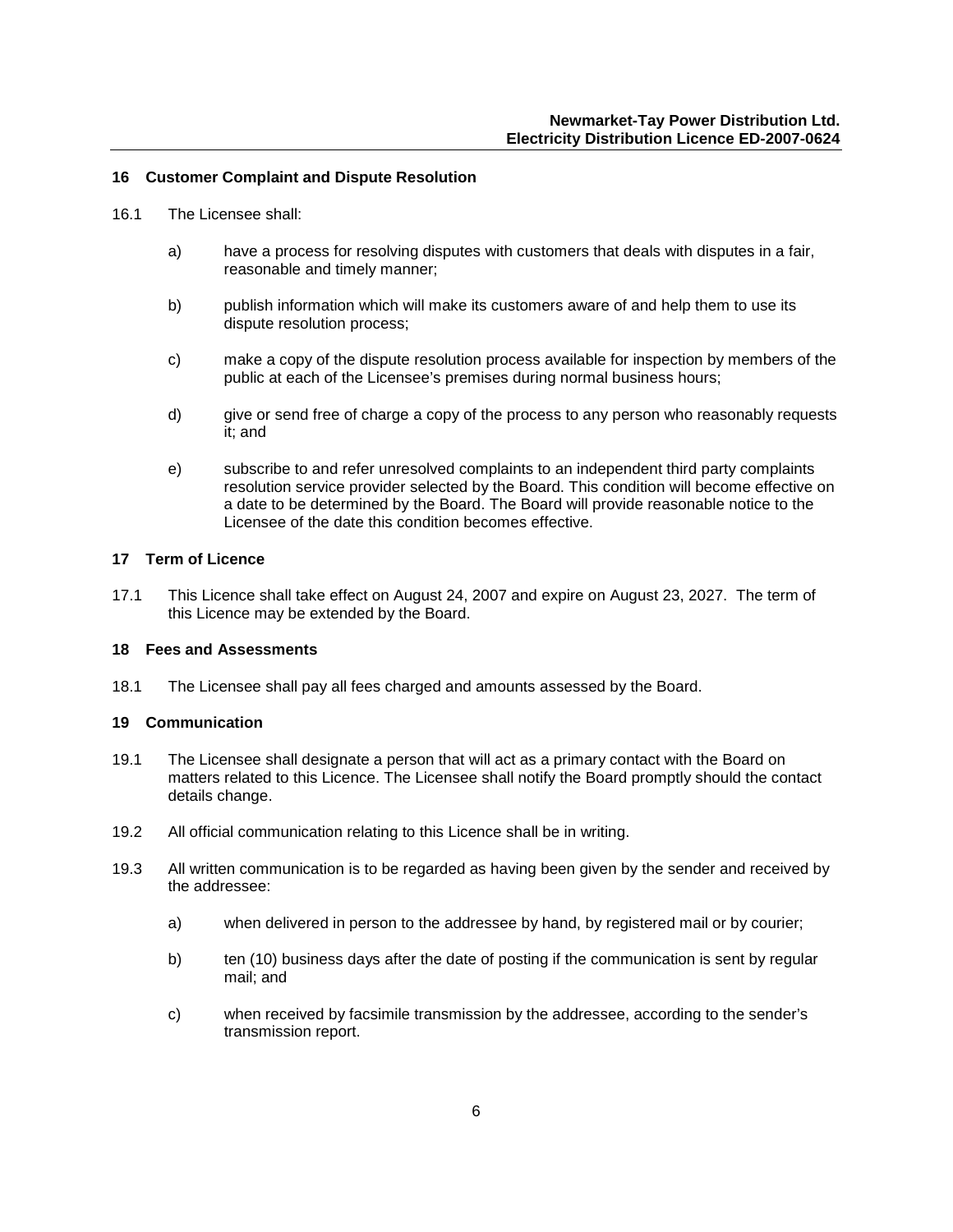#### <span id="page-10-0"></span>**20 Copies of the Licence**

- 20.1 The Licensee shall:
	- a) make a copy of this Licence available for inspection by members of the public at its head office and regional offices during normal business hours; and
	- b) provide a copy of this Licence to any person who requests it. The Licensee may impose a fair and reasonable charge for the cost of providing copies.

#### <span id="page-10-1"></span>**21 Conservation and Demand Management**

#### **21.1 2011-2014 Conservation and Demand Management Framework**

21.1.1 A) The Licensee shall achieve reductions in electricity consumption and reductions in peak provincial electricity demand through the delivery of CDM programs. The Licensee shall meet its 2014 Net Annual Peak Demand Savings Target of 8.760 MW, and its 2011-2014 Net Cumulative Energy Savings Target of 33.050 GWh (collectively the "CDM Targets"), for the Newmarket-Tay Power Distribution Ltd. Rate Zone as described in Schedule 1, over a four-year period beginning January 1, 2011.

B) The Licensee shall achieve reductions in electricity consumption and reductions in peak provincial electricity demand through the delivery of CDM programs. The Licensee shall meet its 2014 Net Annual Peak Demand Savings Target of 2.390 MW, and its 2011-2014 Net Cumulative Energy Savings Target of 10.820 GWh (collectively the "CDM Targets"), for the Midland Power Utility Corporation Rate Zone as described in Schedule 1, over a four-year period beginning January 1, 2011.

- 21.1.2 The Licensee shall meet its CDM Targets through:
	- a) the delivery of Board approved CDM Programs delivered in the Licensee's service area ("Board-Approved CDM Programs");
	- b) the delivery of CDM Programs that are made available by the OPA to distributors in the Licensee's service area under contract with the OPA ("OPA-Contracted Province-Wide CDM Programs"); or
	- c) a combination of a) and b).
- 21.1.3 The Licensee shall make its best efforts to deliver a mix of CDM Programs to all consumer types in the Licensee's service area.
- 21.1.4 The Licensee shall comply with the rules mandated by the Board's Conservation and Demand Management Code for Electricity Distributors.
- 21.1.5 The Licensee shall utilize the common Provincial brand, once available, with all Board-Approved CDM Programs, OPA-Contracted Province-Wide Programs, and in conjunction with or cobranded with the Licensee's own brand or marks.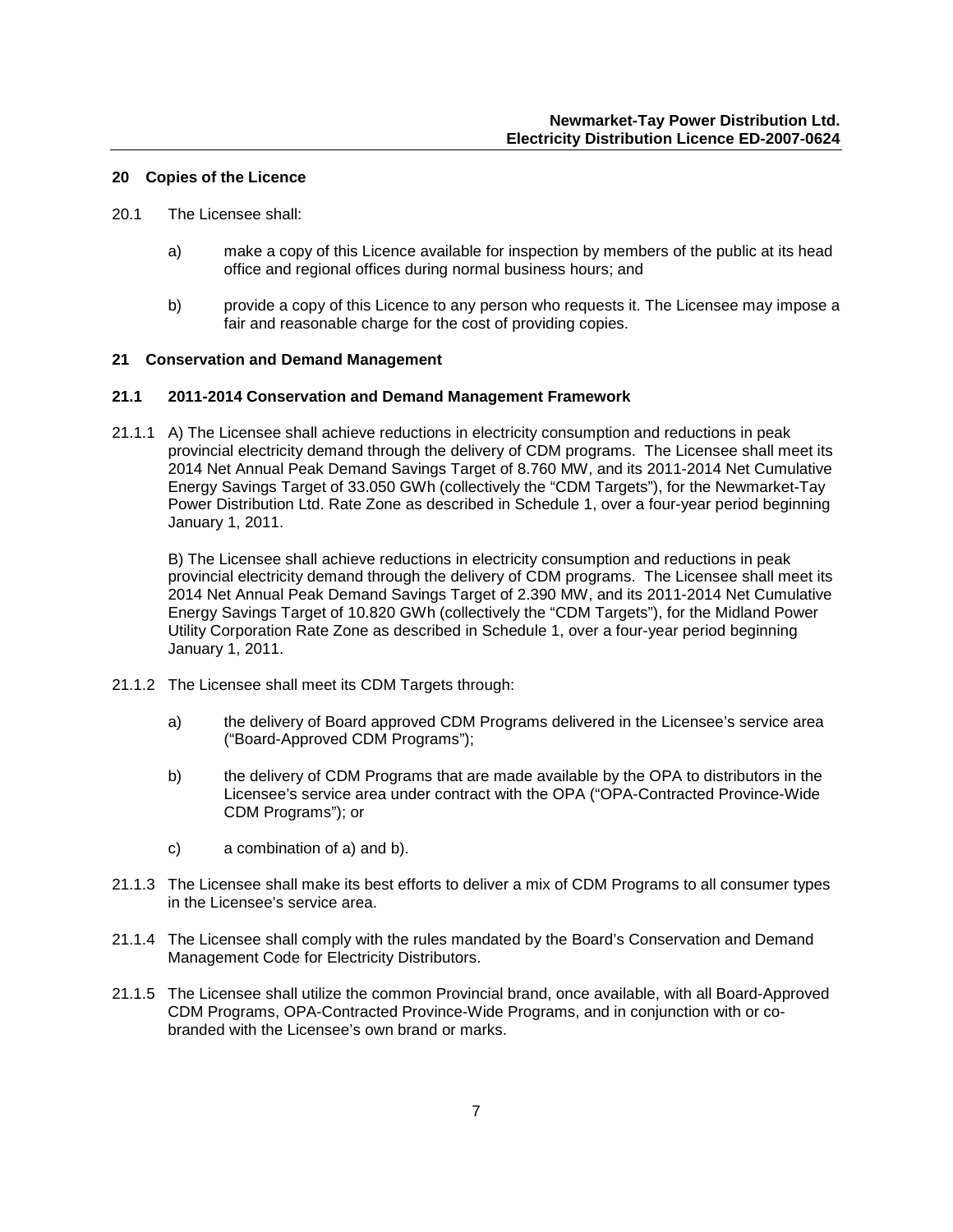# **21.2 2015-2020 Conservation and Demand Management Framework**

- 21.2.1 The Licensee shall, between January 1, 2015 and December 31, 2020, make CDM programs, available to customers in its licensed service area and shall, as far as is appropriate and reasonable having regard to the composition of its customer base, do so in relation to each customer segment in its service area ("CDM Requirement").
- 21.2.2 The CDM programs referred to in item 21.2.1 above shall be designed to achieve reductions in electricity consumption.
- 21.2.3 The Licensee shall meet its CDM Requirement by:
	- a) making Province-Wide Distributor CDM Programs, funded by the Ontario Power Authority (the "OPA"), available to customers in its licensed service area;
	- b) making Local Distributor CDM Programs, funded by the OPA, available to customers in its licensed service area; or
	- c) a combination of a) and b).
- 21.2.4 The Licensee shall, as far as possible having regard to any confidentiality or privacy constraints, make the details and results of Local Distributor CDM Programs available to other licensed electricity distributors upon request.
- 21.2.5 The Licensee shall, as far as possible having regard to any confidentiality or privacy constraints, make the details and results of Local Distributor CDM Programs available to any other person upon request.
- 21.2.6 The Licensee shall report to the OPA the results of the CDM programs in accordance with the requirements of the licensee's "CDM-related" contract with the OPA.

# <span id="page-11-0"></span>**22 Pole Attachments**

- 22.1 The Licensee shall provide access to its distribution poles to all Canadian carriers, as defined by the Telecommunications Act, and to all cable companies that operate in the Province of Ontario. For each attachment, with the exception of wireless attachments, the Licensee shall charge the rate approved by the Board and included in the Licensee's tariff.
- 22.2 The Licensee shall:
	- a) annually report the net revenue, and the calculations used to determine that net revenue, earned from allowing wireless attachments to its poles. Net revenues will be accumulated in a deferral account approved by the Board;
	- b) credit that net revenue against its revenue requirement subject to Board approval in rate proceedings; and
	- c) provide access for wireless attachments to its poles on commercial terms normally found in a competitive market.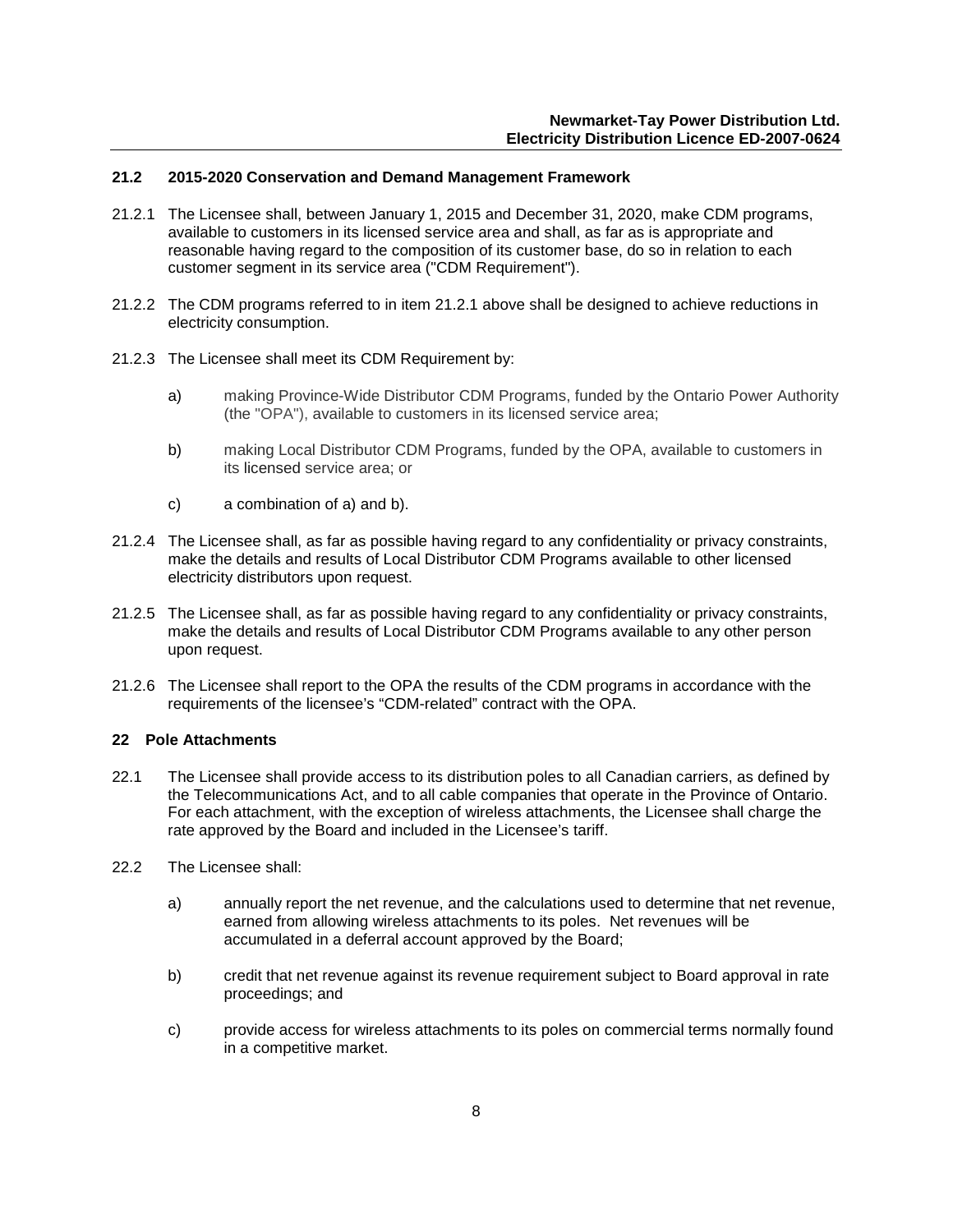#### <span id="page-12-0"></span>**23 Winter Disconnection, Reconnection and Load Control Devices**

- 23.1 Subject to paragraph 23.4, the Licensee shall not, during a Disconnection Ban Period:
	- a) disconnect an occupied residential property solely on the grounds of non-payment;
	- b) issue a disconnection notice in respect of an occupied residential property solely on the grounds of non-payment; or
	- c) install a load control device in respect of an occupied residential property solely on the grounds of non-payment.

Nothing in this paragraph shall preclude the Licensee from (i) disconnecting an occupied residential property during a Disconnection Ban Period in accordance with all applicable regulatory requirements, including the required disconnection notice, or (ii) installing a load control device in respect of an occupied residential property during a Disconnection Ban Period, in each case if at the unsolicited request of the customer given in writing for that Disconnection Ban Period.

- 23.2 Subject to paragraph 23.4,
	- (a) for the 2017/2018 Disconnection Ban Period, if the Licensee had disconnected a residential property on or before November 2, 2017 solely on the grounds of non-payment, the Licensee shall reconnect that property, if an occupied residential property, as soon as possible, and shall do the same in respect of any such property that may be disconnected by Licensee between that date and the commencement of the Disconnection Ban Period. The Licensee shall waive any reconnection charge that might otherwise apply in respect of that reconnection; and
	- (b) for each subsequent Disconnection Ban Period, the Licensee shall ensure that any residential property that had been disconnected solely on the grounds of non-payment is, if an occupied residential property, reconnected as at the commencement of the Disconnection Ban Period. The Licensee shall waive any reconnection charge that might otherwise apply in respect of that reconnection.

Nothing in this paragraph shall require the Licensee to reconnect an occupied residential property in respect of a Disconnection Ban Period if the customer gives unsolicited notice to the Licensee not to do so in writing for that Disconnection Ban Period and has not rescinded that notice.

- 23.3 Subject to paragraph 23.4,
	- (a) for the 2017/2018 Disconnection Ban Period, if the Licensee had installed a load control device in respect of an occupied residential property on or before November 2, 2017 either for non-payment or at the customer's request, the Licensee shall remove that device and restore full service to the property as soon as possible, and shall do the same in respect of any load control device installed in respect of any such property between that date and the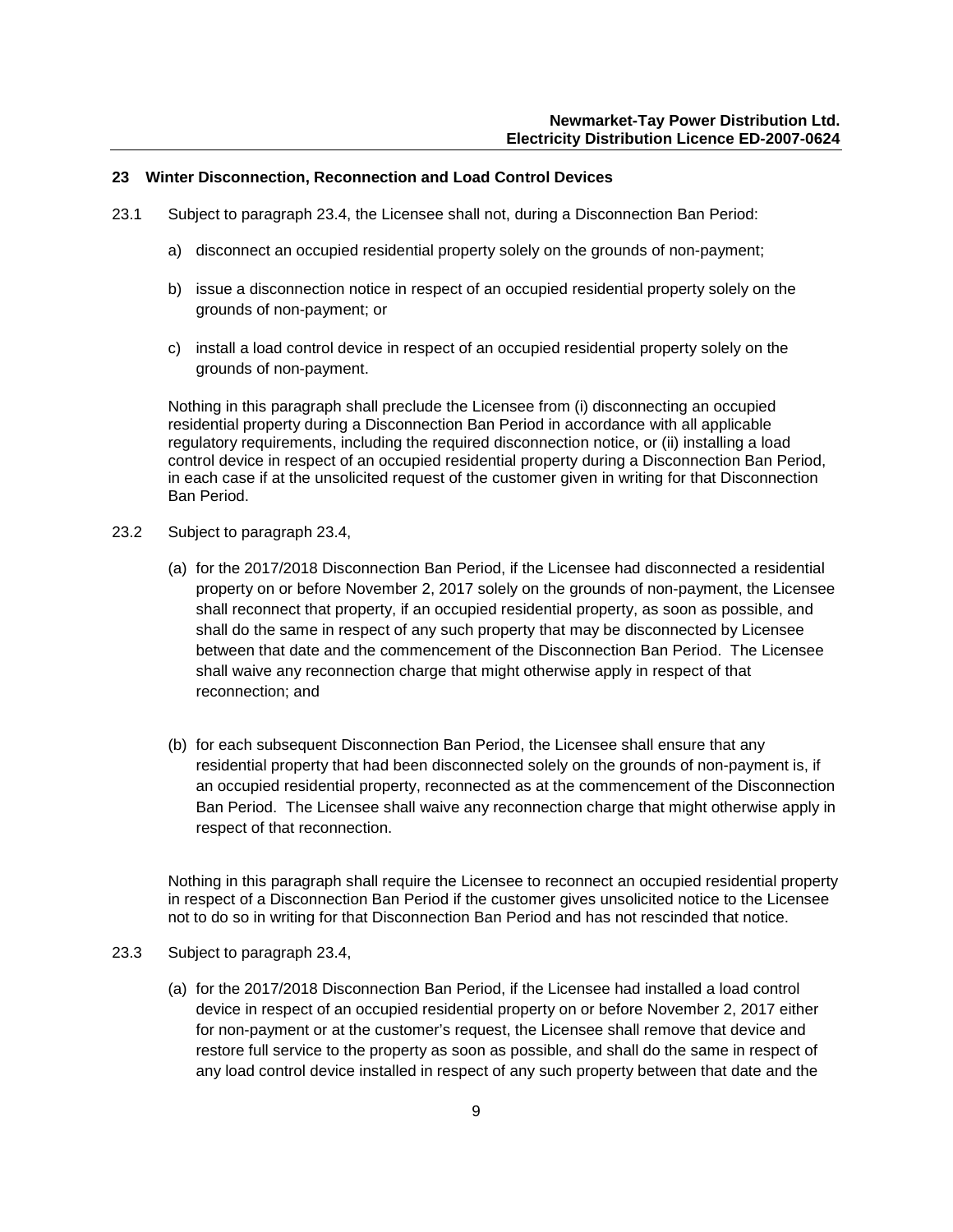commencement of the Disconnection Ban Period. The Licensee shall waive any charge that might otherwise apply in respect of such removal; and

(b) for each subsequent Disconnection Ban Period, the Licensee shall ensure that any load control device installed in respect of an occupied residential property either for non-payment or at the customer's request is removed and full service is restored to the property as at the commencement of the Disconnection Ban Period. The Licensee shall waive any charge that might otherwise apply in respect of such removal.

Nothing in this paragraph shall (i) require the Licensee to remove a load control device in respect of a Disconnection Ban Period if the customer gives unsolicited notice to the Licensee not to do so in writing for that Disconnection Ban Period and has not rescinded that notice; or (ii) prevent the Licensee from installing or maintaining a load control device if the customer makes an unsolicited request in writing for the Licensee to do so for that Disconnection Ban Period and has not rescinded that request.

- 23.4 Nothing in paragraphs 23.1 to 23.3 shall:
	- a) prevent the Licensee from taking such action in respect of an occupied residential property as may be required to comply with any applicable and generally acceptable safety requirements or standards; or
	- b) require the Licensee to act in a manner contrary to any applicable and generally accepted safety requirements or standards.
- 23.5 The Licensee shall waive any collection of account charge that could otherwise be charged in relation to an occupied residential property during a Disconnection Ban Period.
- 23.6 For the purposes of paragraphs 23.1 to 23.5:

"Disconnection Ban Period" means the period commencing at 12:00 am on November 15<sup>th</sup> in one year and ending at 11:59 pm on April 30<sup>th</sup> in the following year;

"load control device" has the meaning given to it in the Distribution System Code; and

"occupied residential property" means an account with the Licensee:

- a) that falls within the residential rate classification as specified in the Licensee's Rate Order; and
- b) that is:
	- i. inhabited; or
	- ii. in an uninhabited condition as a result of the property having been disconnected by the Licensee or of a load control device having been installed in respect of the property outside of a Disconnection Ban Period.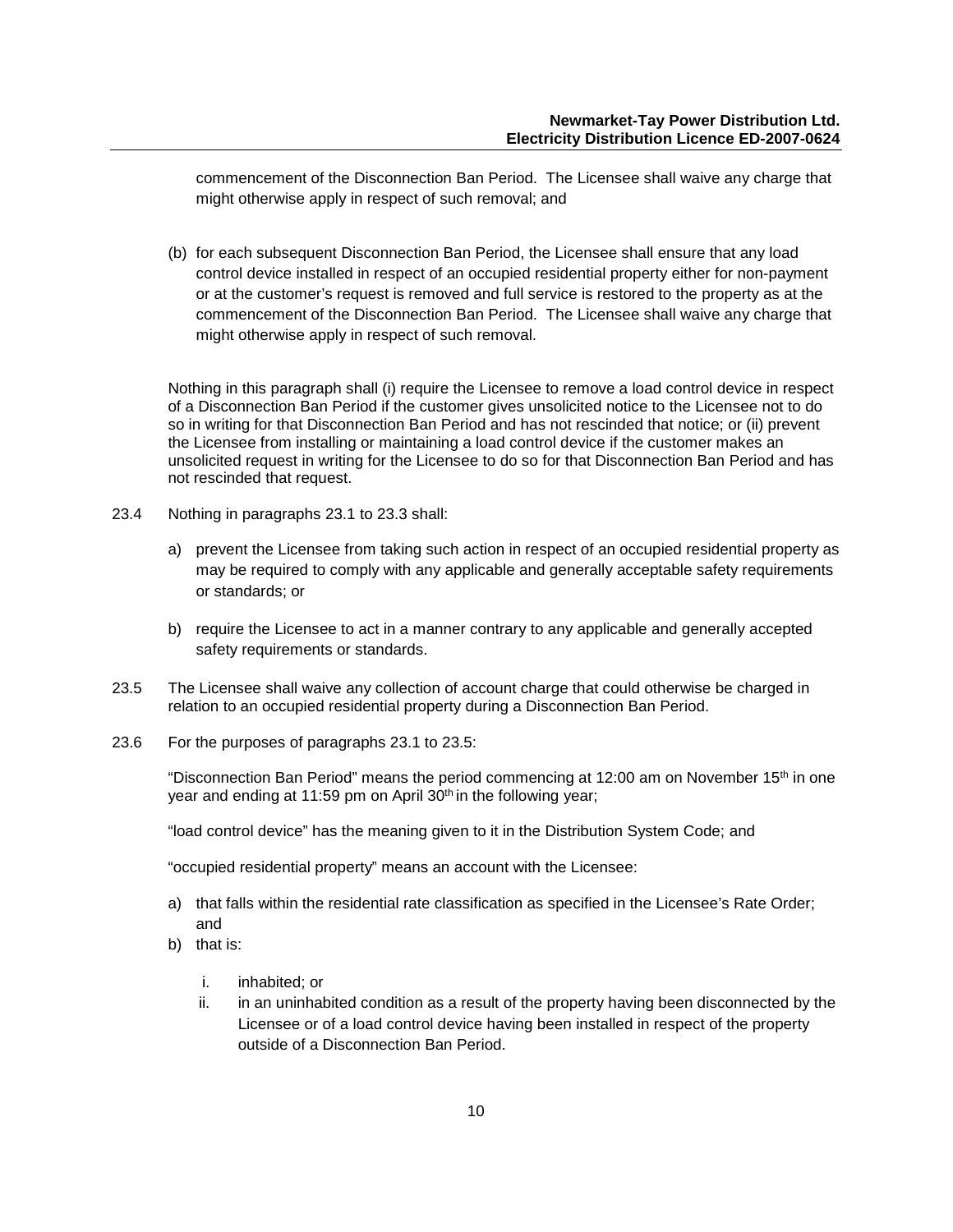23.7 Paragraphs 23.1 to 23.5 apply despite any provision of the Distribution System Code to the contrary.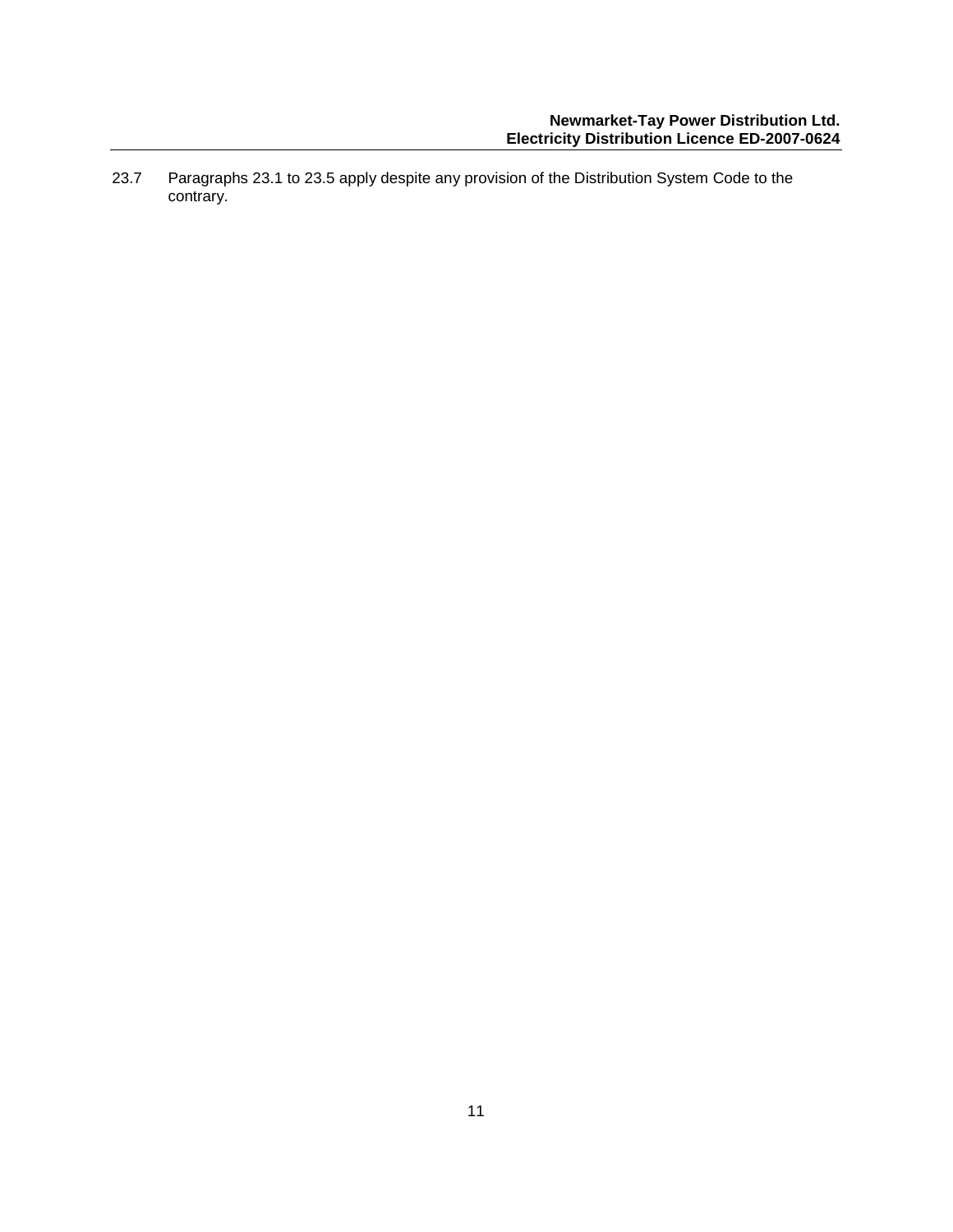# <span id="page-15-0"></span>**SCHEDULE 1 DEFINITION OF DISTRIBUTION SERVICE AREA**

This Schedule specifies the area in which the Licensee is authorized to distribute and sell electricity in accordance with paragraph 8.1 of this Licence.

#### **The Newmarket-Tay Power Distribution Ltd. Rate Zone**

- 1. The Town of Newmarket as of January 1, 1979.
- 2. Part of the Town of East Gwillimbury, extending from Bathurst Street in the west, to Leslie Street in the east, from the northern boundary of the Town of Newmarket in the south, to the south side of Green Lane Drive in the north, with the following exception:
	- the area of land, being composed of Part of Lot 100, Concession 1, East of Yonge Street, more particularly described as Parts 1-13 on Reference Plan 65R-22350, also known as the Silver City Plaza.
- 3. Part of the Township of King extending from the southern boundary of Lot 34 Concession 2 in the south, to Miller Sideroad in the north, west of Bathurst Street comprised of the areas of land described as:
	- 450 meters of Lot 34 Concession 2 west of Bathurst Street
	- 150 meters of Lot 35 and the southern half of Lot 1 Concession 2 west of Bathurst Street
	- 450 meters of northern half of Lot 1 concession 2 west of Bathurst Street
	- 450 meters of Lots 2, 3, 4 and 5 Concession 2 west of Bathurst Street
- 4. The area of Tay Township extending from the Wye River in the west to Waubaushene Channel in the east, from Georgian Bay in the north to Highway 12 in the south and including Methodist Island, with the following exceptions:
	- 15205 Highway 12
	- 15207 Highway 12
	- 15217 Highway 12
	- 15221 Highway 12
	- 15313 Highway 12
	- 15321 Highway 12
	- 15425 Highway 12
- 5. Those portions of Tay Township south of Highway 12 described as the area of all lots as they exist at the time of issuance of this Licence:
	- fronting on Highway 12 from the Wye River easterly to the east end of Trestle Road at Highway 12.
	- fronting on County Road 58 southerly to the southern lot line of Part Lot 11 Concession 4.
	- on the south side of Trestle Road and fronting on Rumney Road from Highway 12 southerly to the southern lot line of Part Lot 12, Concession 4.
	- fronting on Highway 12 easterly from Vents Beach Road to Sandhill Road including all lots fronting on Frazer Lane.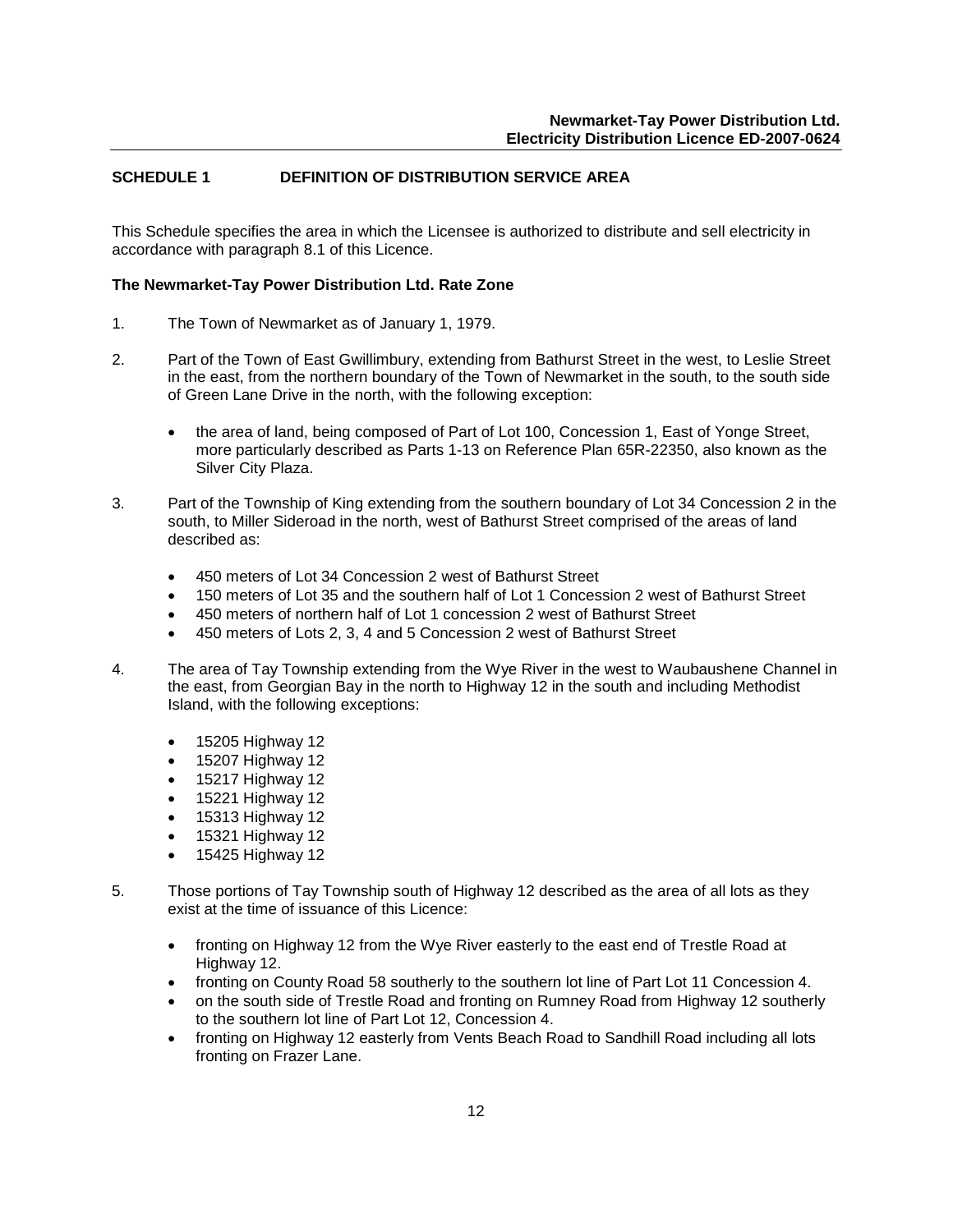- fronting on Rosemount Road from Highway 12 southerly to the southern lot line of Part Lot 4, Concession 9 and including all lots fronting on Beckett's Side Road to Gratrix Road and all lots fronting on Connors Court.
- fronting on Sandhill Road and Highway 12 south to the junction of Highway 12 and the Highway 400 south on ramp.

# **The Midland Power Utility Corporation Rate Zone**

- $1.$ The Town of Midland as of December 31, 1997.
	- a. Excluding the customers located at the following physical addresses:
		- i. 9792 Highway 93, Midland, Ontario, L4R 4L9
		- 9782 Highway 93, Midland, Ontario, L4R 4L9
		- iii. 253 Fuller Avenue, Midland, Ontario, L4R 5H6
		- iv. 1 Balm Beach Road, Midland, Ontario L4R 4K4
- $2.$ The Township of Tiny as at March 31, 1999.
	- a. Including the customer located at the following physical address:
		- i. 1014 Brebeuf Road, Tiny, Ontario, L4R 4K4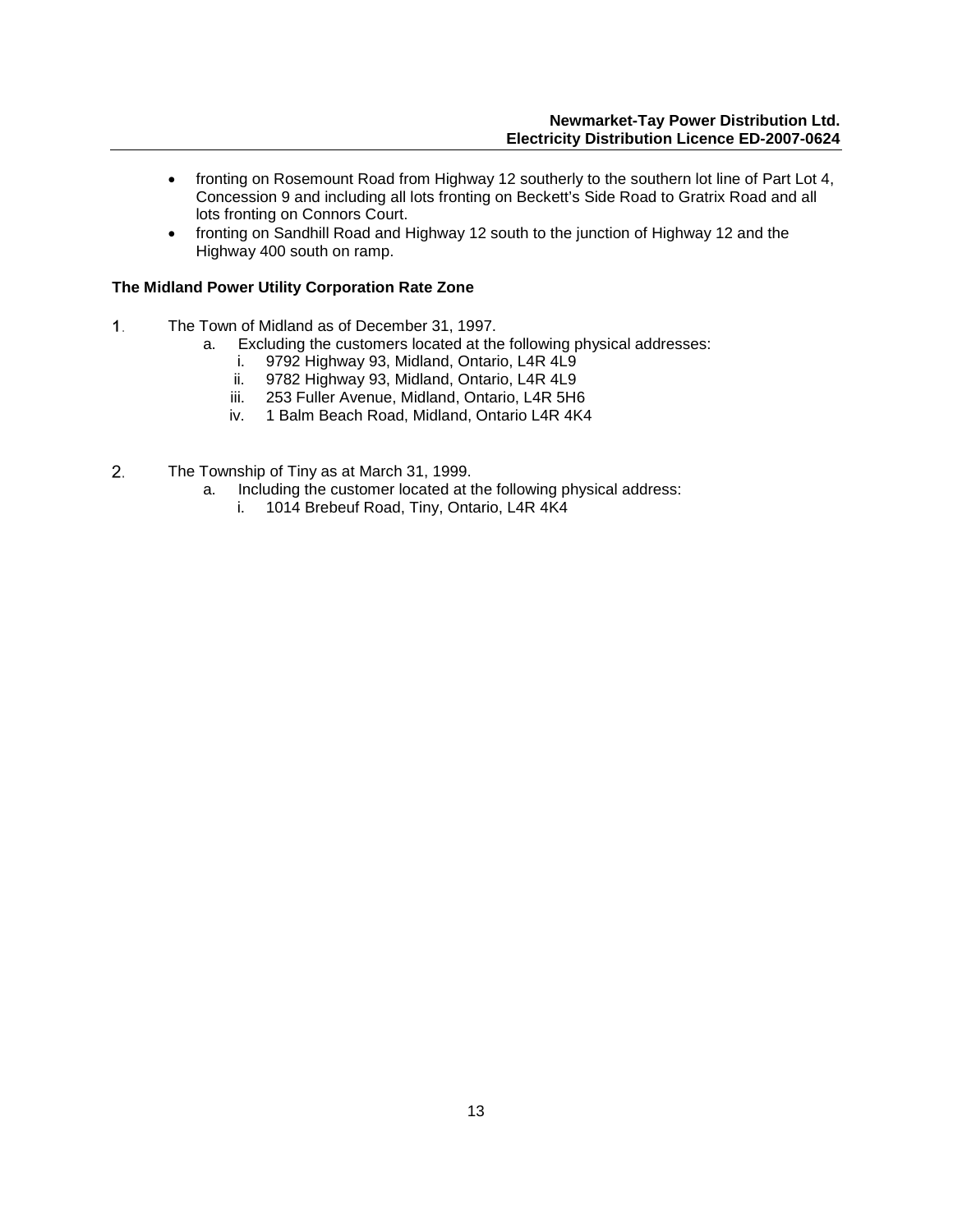# <span id="page-17-0"></span>**SCHEDULE 2 PROVISION OF STANDARD SUPPLY SERVICE**

This Schedule specifies the manner in which the Licensee is authorized to retail electricity for the purposes of fulfilling its obligation under section 29 of the Electricity Act.

1. The Licensee is authorized to retail electricity directly to consumers within its service area in accordance with paragraph 8.1 of this Licence, any applicable exemptions to this Licence, and at the rates set out in the Rate Orders.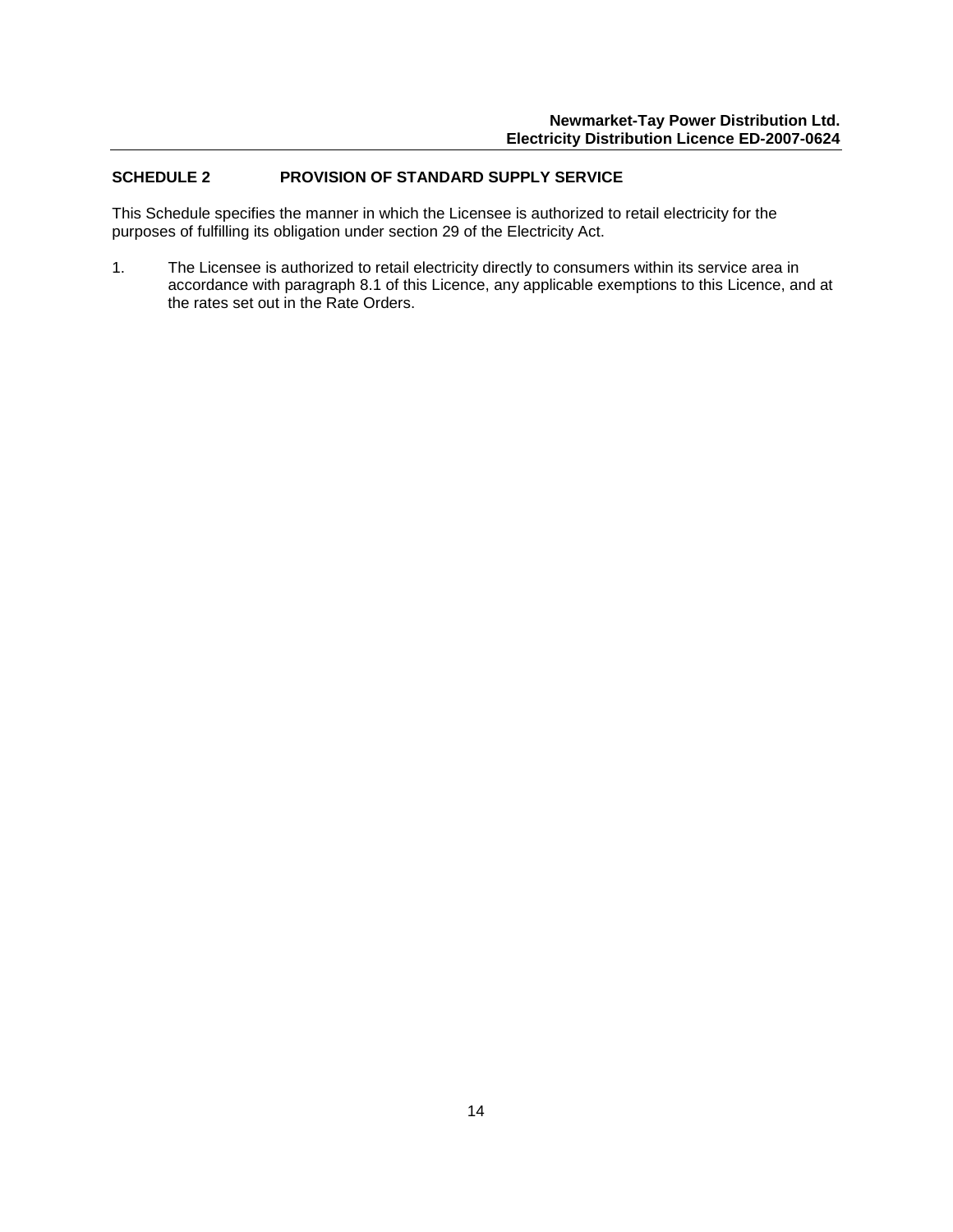# <span id="page-18-0"></span>**SCHEDULE 3 LIST OF CODE EXEMPTIONS**

This Schedule specifies any specific Code requirements from which the Licensee has been exempted.

- 1. The Licensee is exempt from the requirements of section 2.5.3 of the Standard Supply Service Code with respect to the price for small volume/residential consumers, subject to the Licensee offering an equal billing plan as described in its application for exemption from Fixed Reference Price, and meeting all other undertakings and material representations contained in the application and the materials filed in connection with it.
- 2. The Licensee is exempt from the requirements of section 6.5.4 of the Distribution System Code until December 31, 2009 in relation to the eight load transfer customers located at:
	- (a) 15205 Highway 12, Tay
	- (b) 15207 Highway 12, Tay
	- (c) 15217 Highway 12, Tay
	- (d) 15221 Highway 12, Tay
	- (e) 15313 Highway 12, Tay
	- (f) 15321 Highway 12, Tay
	- (g) 15425 Highway 12, Tay

.

- (h) Highway 12 Trestle Park, Tay
- 3. The Licensee is exempt from the requirement to implement time-of-use pricing as of the mandatory date for its General Service under 50 kW customers with eligible time-of-use meters as required under the Standard Supply Service Code for Electricity Distributors. The mandatory time-of-use pricing date exemption expires on November 30, 2011.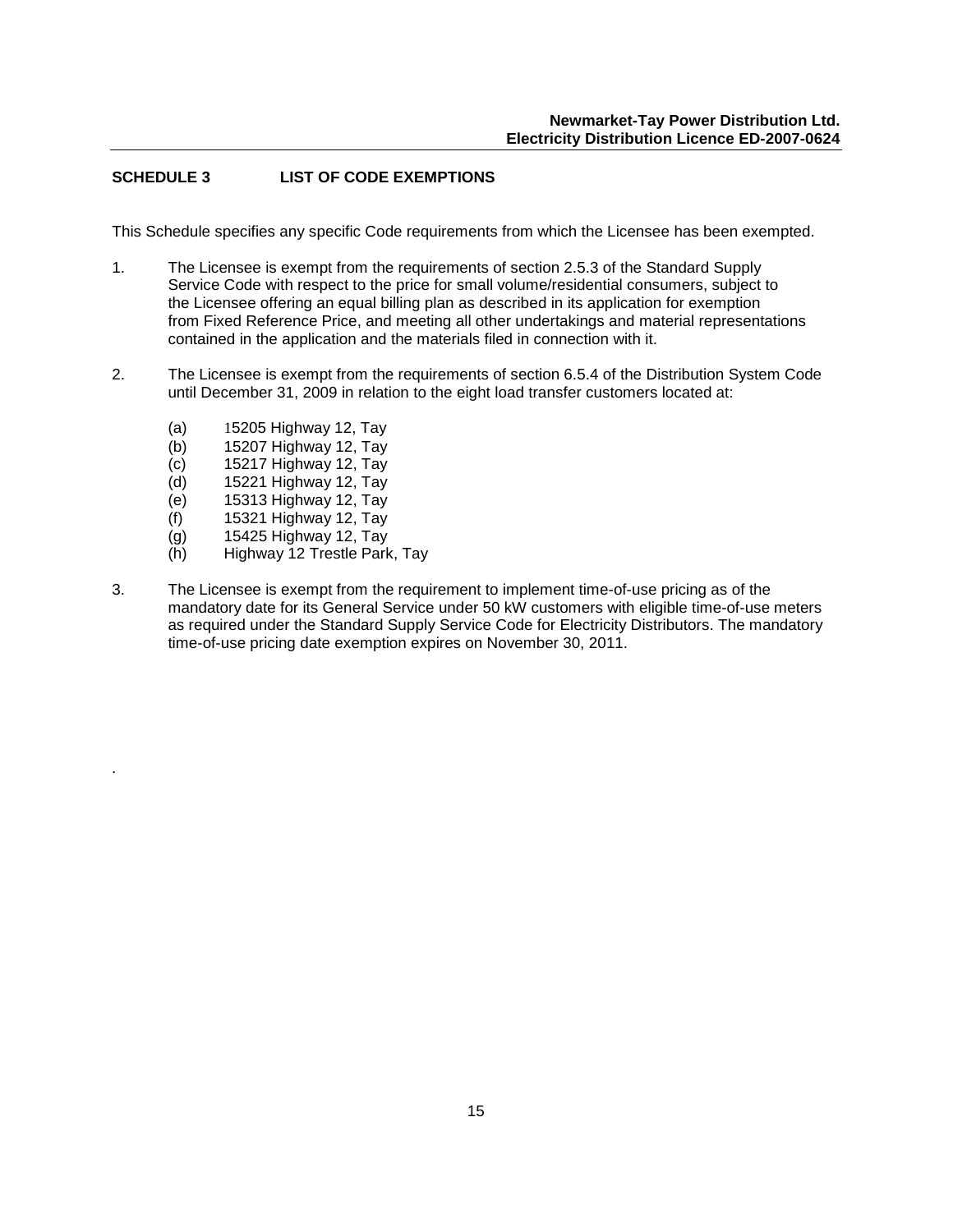#### <span id="page-19-0"></span>**APPENDIX A**

# **MARKET POWER MITIGATION REBATES**

#### **Definitions and Interpretations**

#### In this Licence

"embedded distributor" means a distributor who is not a market participant and to whom a host distributor distributes electricity;

"embedded generator" means a generator who is not a market participant and whose generation facility is connected to a distribution system of a distributor, but does not include a generator who consumes more electricity than it generates;

"host distributor" means a distributor who is a market participant and who distributes electricity to another distributor who is not a market participant.

In this Licence, a reference to the payment of a rebate amount by the IESO includes interim payments made by the IESO.

#### **Information Given to IESO**

- a Prior to the payment of a rebate amount by the IESO to a distributor, the distributor shall provide the IESO, in the form specified by the IESO and before the expiry of the period specified by the IESO, with information in respect of the volumes of electricity withdrawn by the distributor from the IESO-controlled grid during the rebate period and distributed by the distributor in the distributor's service area to:
	- i consumers served by a retailer where a service transaction request as defined in the Retail Settlement Code has been implemented; and
	- ii consumers other than consumers referred to in clause (i) who are not receiving the fixed price under sections 79.4, 79.5 and 79.16 of the *Ontario Energy Board Act, 1998.*
- b Prior to the payment of a rebate amount by the IESO to a distributor which relates to electricity consumed in the service area of an embedded distributor, the embedded distributor shall provide the host distributor, in the form specified by the IESO and before the expiry of the period specified in the Retail Settlement Code, with the volumes of electricity distributed during the rebate period by the embedded distributor's host distributor to the embedded distributor net of any electricity distributed to the embedded distributor which is attributable to embedded generation and distributed by the embedded distributor in the embedded distributor's service area to:
	- i consumers served by a retailer where a service transaction request as defined in the Retail Settlement Code has been implemented; and
	- ii consumers other than consumers referred to in clause (i) who are not receiving the fixed price under sections 79.4, 79.5 and 79.16 of the *Ontario Energy Board Act, 1998*.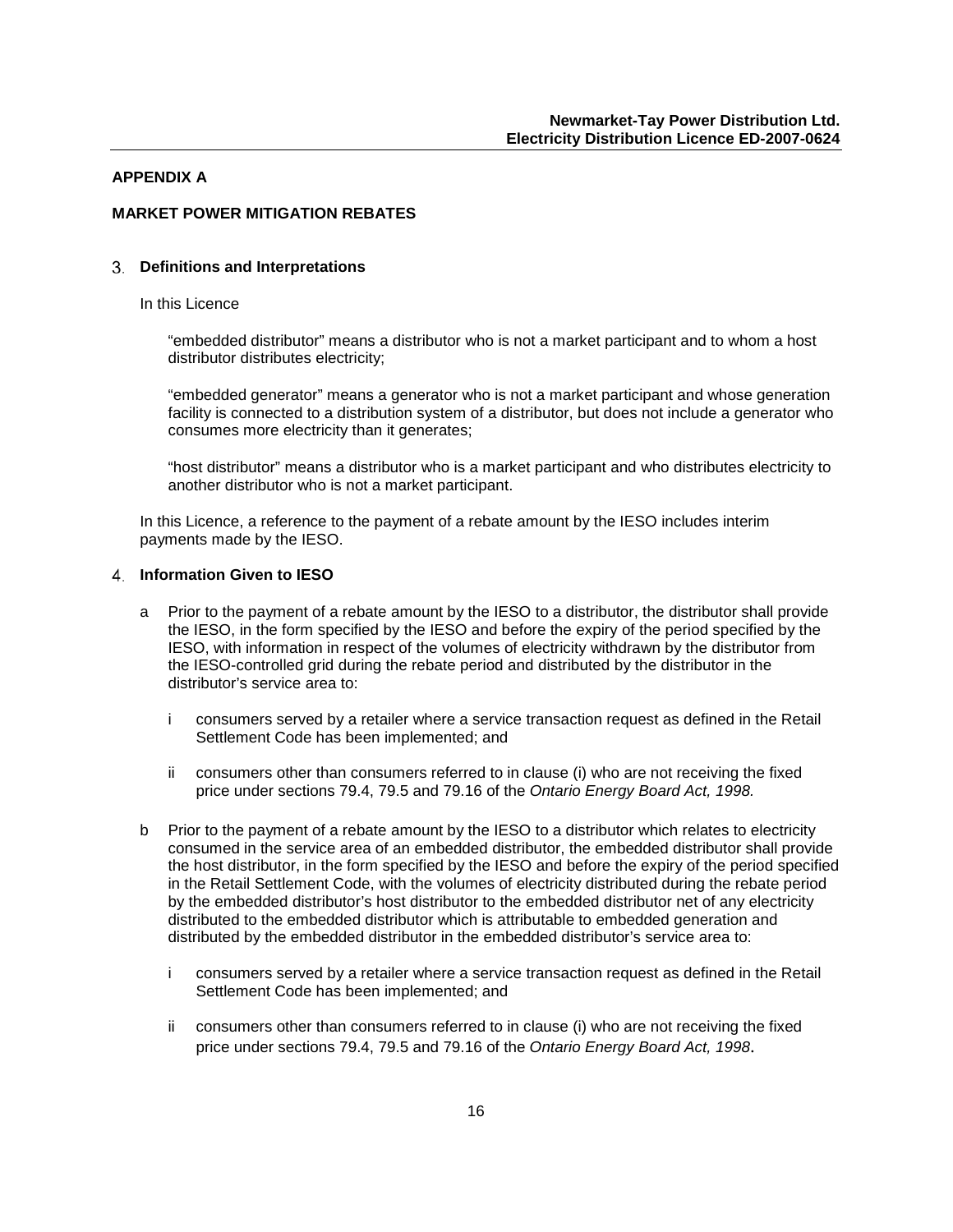c Prior to the payment of a rebate amount by the IESO to a distributor which relates to electricity consumed in the service area of an embedded distributor, the host distributor shall provide the IESO, in the form specified by the IESO and before the expiry of the period specified by the IESO, with the information provided to the host distributor by the embedded distributor in accordance with section 2.

The IESO may issue instructions or directions providing for any information to be given under this section. The IESO shall rely on the information provided to it by distributors and there shall be no opportunity to correct any such information or provide any additional information and all amounts paid shall be final and binding and not subject to any adjustment.

For the purposes of attributing electricity distributed to an embedded distributor to embedded generation, the volume of electricity distributed by a host distributor to an embedded distributor shall be deemed to consist of electricity withdrawn from the IESO-controlled grid or supplied to the host distributor by an embedded generator in the same proportion as the total volume of electricity withdrawn from the IESO-controlled grid by the distributor in the rebate period bears to the total volume of electricity supplied to the distributor by embedded generators during the rebate period.

# **3. Pass Through of Rebate**

A distributor shall promptly pass through, with the next regular bill or settlement statement after the rebate amount is received, any rebate received from the IESO, together with interest at the Prime Rate, calculated and accrued daily, on such amount from the date of receipt, to:

- a retailers who serve one or more consumers in the distributor's service area where a service transaction request as defined in the Retail Settlement Code has been implemented;
- b consumers who are not receiving the fixed price under sections 79.4, 79.5 and 79.16 of the *Ontario Energy Board Act, 1998* and who are not served by a retailer where a service transaction request as defined in the Retail Settlement Code has been implemented; and
- c embedded distributors to whom the distributor distributes electricity.

The amounts paid out to the recipients listed above shall be based on energy consumed and calculated in accordance with the rules set out in the Retail Settlement Code. These payments may be made by way of set off at the option of the distributor.

If requested in writing by OPGI, the distributor shall ensure that all rebates are identified as coming from OPGI in the following form on or with each applicable bill or settlement statement:

# "ONTARIO POWER GENERATION INC. rebate"

Any rebate amount which cannot be distributed as provided above or which is returned by a retailer to the distributor in accordance with its licence shall be promptly returned to the host distributor or IESO as applicable, together with interest at the Prime Rate, calculated and accrued daily, on such amount from the date of receipt.

Nothing shall preclude an agreement whereby a consumer assigns the benefit of a rebate payment to a retailer or another party.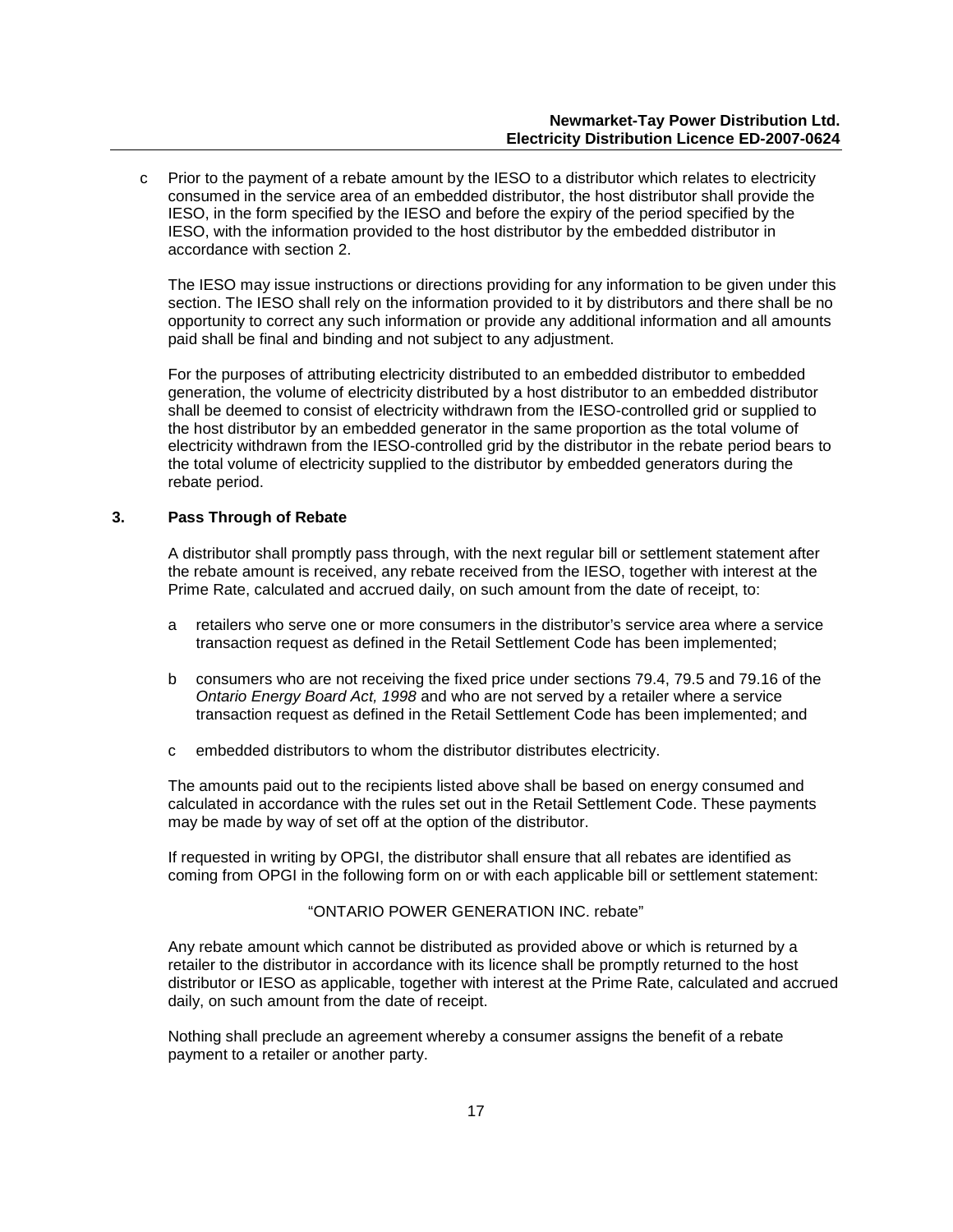Pending pass-through or return to the IESO of any rebate received, the distributor shall hold the funds received in trust for the beneficiaries thereof in a segregated account.

# **ONTARIO POWER GENERATION INC. REBATES**

For the payments that relate to the period from May 1, 2006 to April 30, 2009, the rules set out below shall apply.

#### **1. Definitions and Interpretations**

#### In this Licence

"embedded distributor" means a distributor who is not a market participant and to whom a host distributor distributes electricity;

"embedded generator" means a generator who is not a market participant and whose generation facility is connected to a distribution system of a distributor, but does not include a generator who consumes more electricity than it generates;

"host distributor" means a distributor who is a market participant and who distributes electricity to another distributor who is not a market participant.

In this Licence, a reference to the payment of a rebate amount by the IESO includes interim payments made by the IESO.

#### **2. Information Given to IESO**

- a Prior to the payment of a rebate amount by the IESO to a distributor, the distributor shall provide the IESO, in the form specified by the IESO and before the expiry of the period specified by the IESO, with information in respect of the volumes of electricity withdrawn by the distributor from the IESO-controlled grid during the rebate period and distributed by the distributor in the distributor's service area to:
	- i consumers served by a retailer where a service transaction request as defined in the Retail Settlement Code has been implemented and the consumer is not receiving the prices established under sections 79.4, 79.5 and 79.16 of the *Ontario Energy Board Act, 1998*; and
	- ii consumers other than consumers referred to in clause (i) who are not receiving the fixed price under sections 79.4, 79.5 and 79.16 of the *Ontario Energy Board Act, 1998*.
- b Prior to the payment of a rebate amount by the IESO to a distributor which relates to electricity consumed in the service area of an embedded distributor, the embedded distributor shall provide the host distributor, in the form specified by the IESO and before the expiry of the period specified in the Retail Settlement Code, with the volumes of electricity distributed during the rebate period by the embedded distributor's host distributor to the embedded distributor net of any electricity distributed to the embedded distributor which is attributable to embedded generation and distributed by the embedded distributor in the embedded distributor's service area to:
	- i consumers served by a retailer where a service transaction request as defined in the Retail Settlement Code has been implemented; and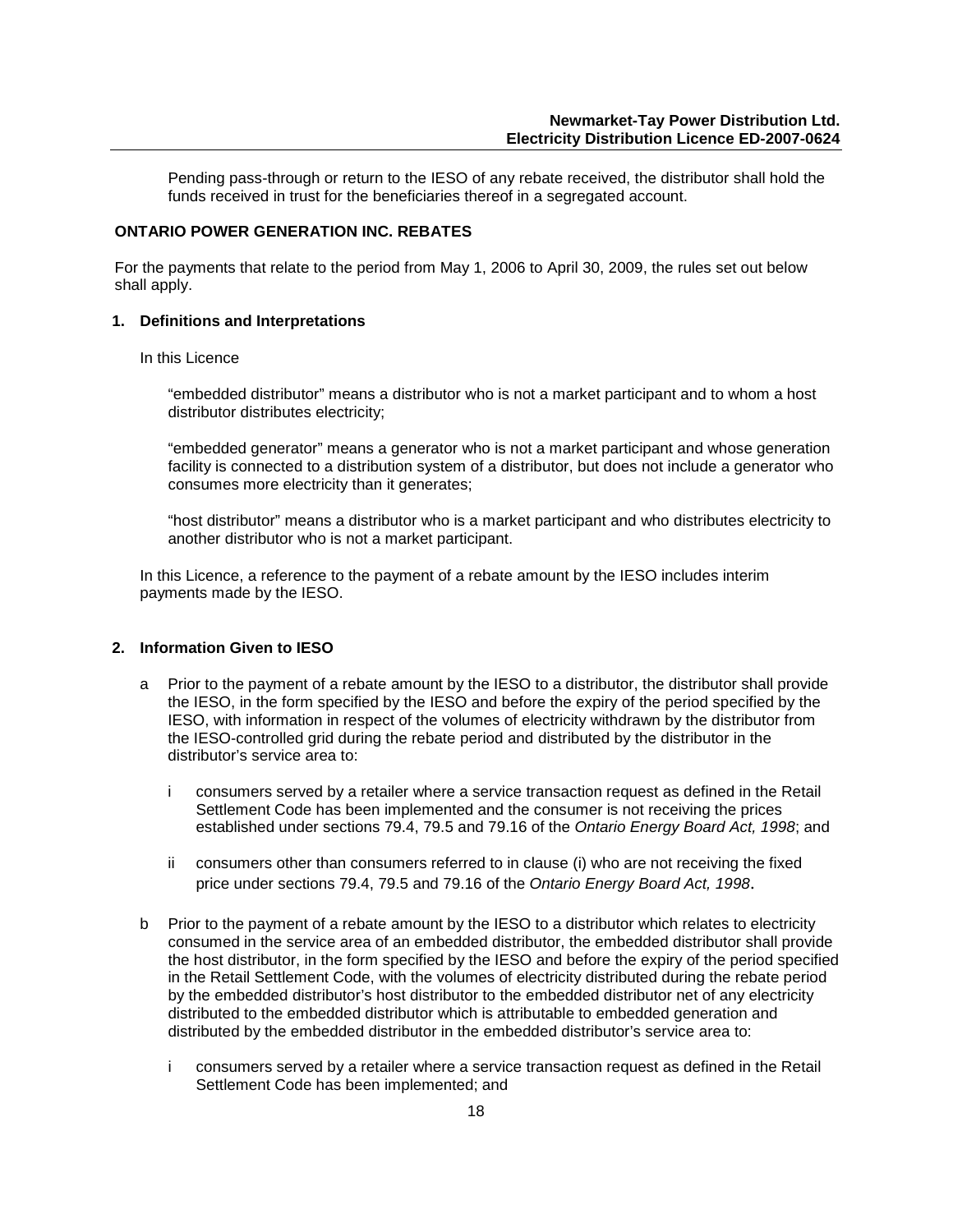- ii consumers other than consumers referred to in clause (i) who are not receiving the fixed price under sections 79.4, 79.5 and 79.16 of the *Ontario Energy Board Act, 1998*.
- c Prior to the payment of a rebate amount by the IESO to a distributor which relates to electricity consumed in the service area of an embedded distributor, the host distributor shall provide the IESO, in the form specified by the IESO and before the expiry of the period specified by the IESO, with the information provided to the host distributor by the embedded distributor in accordance with section 2.

The IESO may issue instructions or directions providing for any information to be given under this section. The IESO shall rely on the information provided to it by distributors and there shall be no opportunity to correct any such information or provide any additional information and all amounts paid shall be final and binding and not subject to any adjustment.

For the purposes of attributing electricity distributed to an embedded distributor to embedded generation, the volume of electricity distributed by a host distributor to an embedded distributor shall be deemed to consist of electricity withdrawn from the IESO-controlled grid or supplied to the host distributor by an embedded generator in the same proportion as the total volume of electricity withdrawn from the IESO-controlled grid by the distributor in the rebate period bears to the total volume of electricity supplied to the distributor by embedded generators during the rebate period.

#### **3. Pass Through of Rebate**

A distributor shall promptly pass through, with the next regular bill or settlement statement after the rebate amount is received, any rebate received from the IESO, together with interest at the Prime Rate, calculated and accrued daily, on such amount from the date of receipt, to:

- a retailers who serve one or more consumers in the distributor's service area where a service transaction request as defined in the Retail Settlement Code has been implemented and the consumer is not receiving the prices established under sections 79.4, 79.5 and 79.16 of the *Ontario Energy Board Act, 1998*;
- b consumers who are not receiving the fixed price under sections 79.4, 79.5 and 79.16 of the *Ontario Energy Board Act, 1998* and who are not served by a retailer where a service transaction request as defined in the Retail Settlement Code has been implemented; and
- c embedded distributors to whom the distributor distributes electricity.

The amounts paid out to the recipients listed above shall be based on energy consumed and calculated in accordance with the rules set out in the Retail Settlement Code. These payments may be made by way of set off at the option of the distributor.

If requested in writing by OPGI, the distributor shall ensure that all rebates are identified as coming from OPGI in the following form on or with each applicable bill or settlement statement: